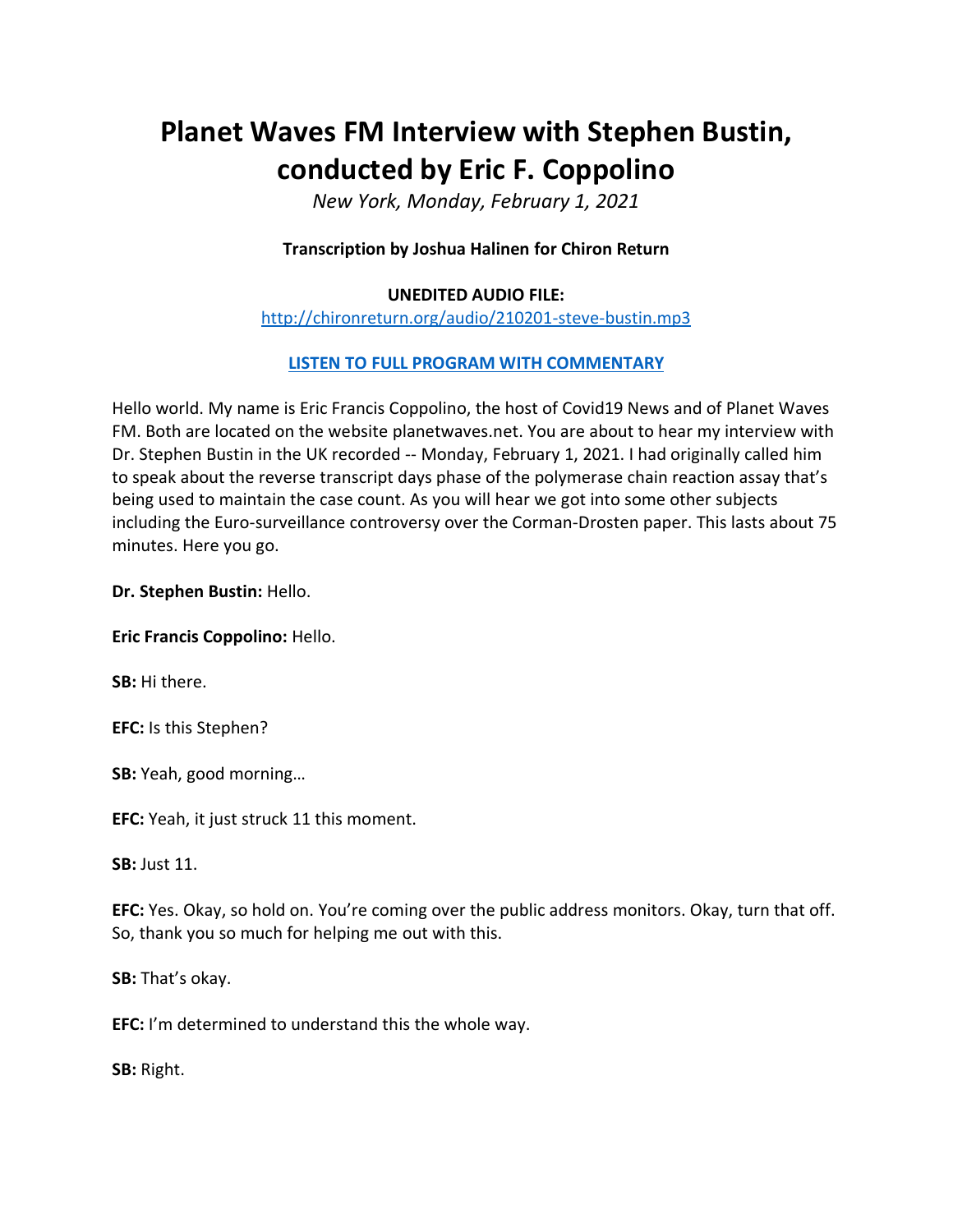**EFC:** Not have any gaps… I mean this is so complicated. It's so astoundingly complex that I mean I'm sure I'll be learning for a while.

**SB:** Well, it isn't that complicated really.

**EFC:** Oh please. [Laugh] Please do. I mean, you know, wash your hands before you make dinner. I mean, that's what…don't put butter in the washing machine. I mean…

**SB:** Well, it's not quite as simple as that but the principle is actually quite straight forward. And…yeah. But let's discuss things and then see how we get on. [Laugh] **|00:01:59**

**EFC:** Right. So, a lot of people know the New York Times reported that 90% of these so-called PCR confirmed cases would disappear if you dropped the cycle threshold down to 30.

**SB:** Yeah.

**EFC:** And then what the New York Times has not admitted and I have personally tried to shake their tree a little bit – is that they admitted that in 2007 that there was a 100% false positive incident at Dartmouth-Hitchcock. Do you know that incident?

**SB:** I don't know. I have looked at the article you referenced, the Planet Waves article. I have looked at that.

**EFC:** Oh okay, the one about Love Canal? Or the Reality Check?

**SB:** Mhmm. The Time for a Covid Reality Check. Yeah.

**EFC:** Yeah yeah, that one. So, you know, the 100% false positives in 2007. No cases of pertussis. 90% false positives. How is this possible is what we're looking at I think, right?

**SB:** Yeah. Okay, I think we need to go back to basics. When you go back to basics and that's explained to you how the whole thing works you can see what the problem is because the technique itself is not the problem. It is the way it's being executed.

**EFC:** Yeah.

**SB:** So, first of all the thing to remember is there are two kinds of results. One is simply the qualitative result. Is it there? Is it not there?

**EFC:** Right.

**SB:** And a lot of pathogenic detection is based on yes or no answer. And there's absolutely no problem with that because things like RNA quality and how much or how little is there doesn't matter quite so much if you're just trying to see whether it is there or not. So that's the first thing about quality of the PCR. | **00:04:09**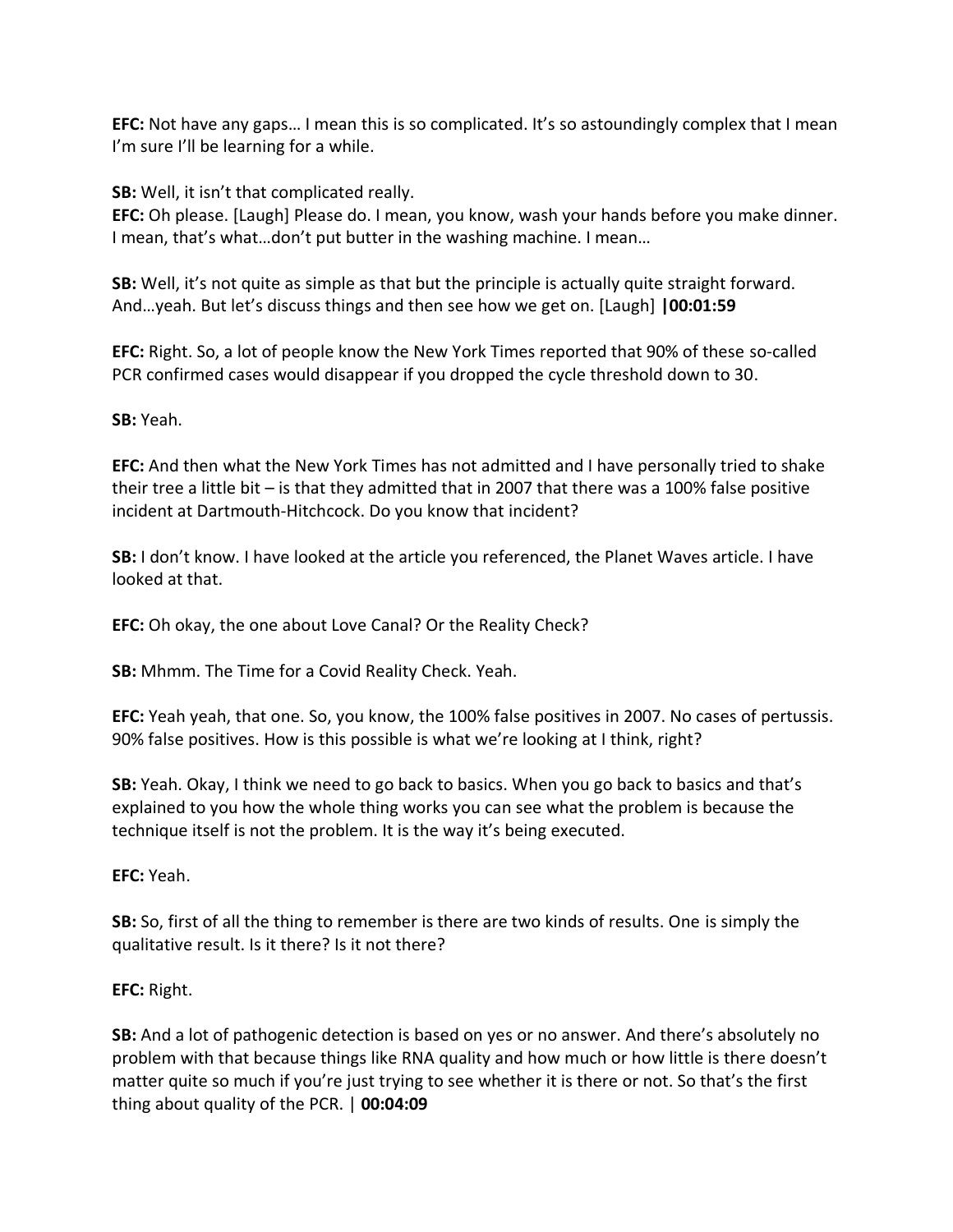**EFC:** Was that Kary Mullis's invention? The original invention?

**SB:** Well, Kary Mullis's invention used to be run on gel. So you used to take your amplification tube and then run this out on a gel which was made up of kind of **4** And then look at it. So you saw bands on gel. That's the original PCR. Okay, that I call legacy PCR. Now the problem with that PCR is that there is very, very much to contaminate all over the place. Because you pick up your sample after it has been amplified and then you get aerosols generated and so from a diagnostic point of view that is a complete and utter no no.

So back in the 1990s something called real-time PCR was invented. The real-time PCR and the original PCR are exactly the same thing except that rather than opening a tube and running a gel you detect the amplification during the process itself. You never have to open the tube, so you minimize the problem of contamination.

## **EFC:** Ahhh….

**SB:** But that's the key difference between those two methods.

## **EFC:** Mhmm.

**SB:** Okay, so regardless of which method of PCR you use and when you're using reverse transcription PCR; which is for SARS-coV-2, it is essential you have two controlled, always two controls. One is a sample, [recording cuts out for moment] no template. The so-called no template negative control. And that always has to be negative. If it is positive, then you know you have contamination. And the second type of control you have to have is a sample that contains your DNA or your RNA, but you don't reverse transcribe it. So you just do a PCR. And that should also be negative. Now that can be positive but at a very, very high level because Taq polymerase does replicate RNA if only very inefficiently. | **00:06:16**

## **EFC:** Mhmm.

**SB:** So the problem of course that can arise is if you have contamination and it's very low level contamination then you can get something at the very end of your run. But we can get on to that in a second.

## **EFC:** Mhmm.

**SB:** So from a qualitative point of view for most pathogen detection you run your PCR in an instrument and you get a negative result. Your controls are negative. Your positive control is positive. You have to use that result. Now, what can happen is that you get the result that is at the borderline of detection and that is anything above…well…okay, let's go back another step. Now, the output of a real-time PCR experiment is the quantification cycle, the CQ cycle. The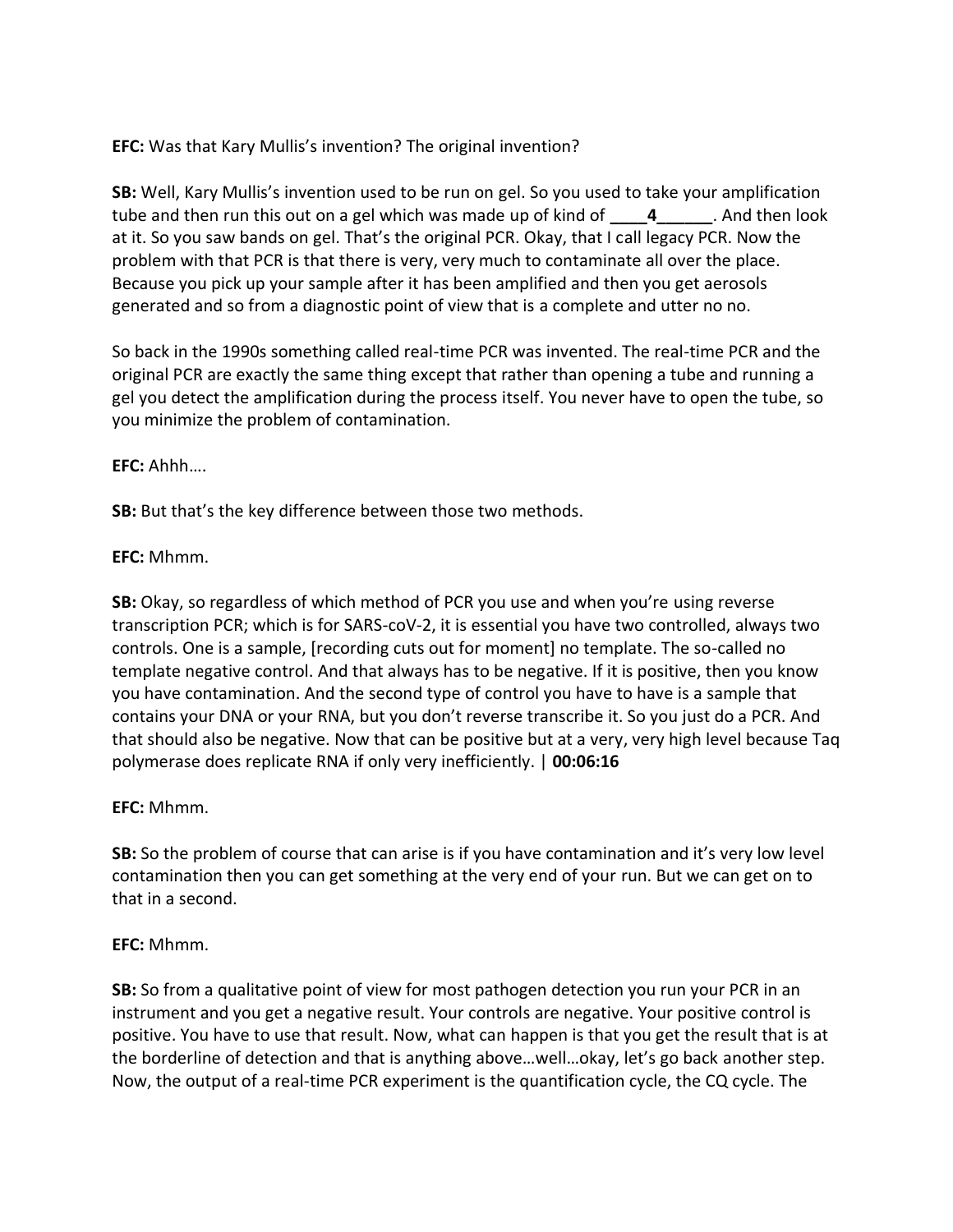problem with the CQ cycle is that different re-agents and different instruments and different operators can get significantly different CQs.

So I'm just publishing an article to describe this in more detail. And I think that's in my paper. I can't remember. But it's well known, we've mentioned it a lot of times that for example if you have a probe from two different manufacturers, then the background of the probe is different. And that then can change the threshold and therefore the CQ that you get at the end.

You can manually move the threshold up and down and change the CQ. And different instruments give you different CQs as well. So if you run the same test of the same sample on instrument 1 you get a CQ of 30 but on instrument 2 that might be 35. So that is the problem with fixating on the CQ. | **00:08:01**

## **EFC:** (Gasps) Ohhhh…

**SB:** Now in general if you have a single molecule and everything's working the way it should be in your lab somewhere between 33 and 37 cycles would be the CQ that you get for single molecules. For example: in my lab, on my instrument I know that anything above cycle 36 is not real. Okay? So if you run your PCR and you get a CQ of 30, that's probably positive. 37, possibly positive. And that's another issue you have to worry about and that is in addition, because the detection of a single molecule at cycle 35 say is -- only valid if your PCR is 100% efficient and if there's no inhibition.

## **EFC:** What's inhibition?

**SB:** Oh, for example: blood stops the enzyme from working. So if you have any **8 00:09:04** in your sample your enzyme doesn't work as efficiently and what you might find with a CQ of 15 might suddenly be 25. That's called inhibition.

## **EFC:** Okay, things that stop the reaction from working?

**SB:** Yes. So that's how you can get cycles above a certain threshold that are still positive. But if you have the proper controls and if you test your samples for inhibition then you should know about that and not get it. But let's assume that… Let me refer to my hospital because that's what I can tell you about because I know about that hospital. In my hospital they extract the RNA and I've tested about 100 of their RNA samples and there was no inhibition there. Okay? So I know from their samples that if the CQ is at 35 – that is very, very low levels of target in the samples. | **00:10:01**

Now again you have to distinguish the difference between target and the presence of viable virus. Just because you detect a fragment of RNA doesn't mean that you've got infectious virus present. And the problem here is that there are no certified standards. Some standards that tell us what the CQ actually means in a particular experiment. And if you look my paper that I've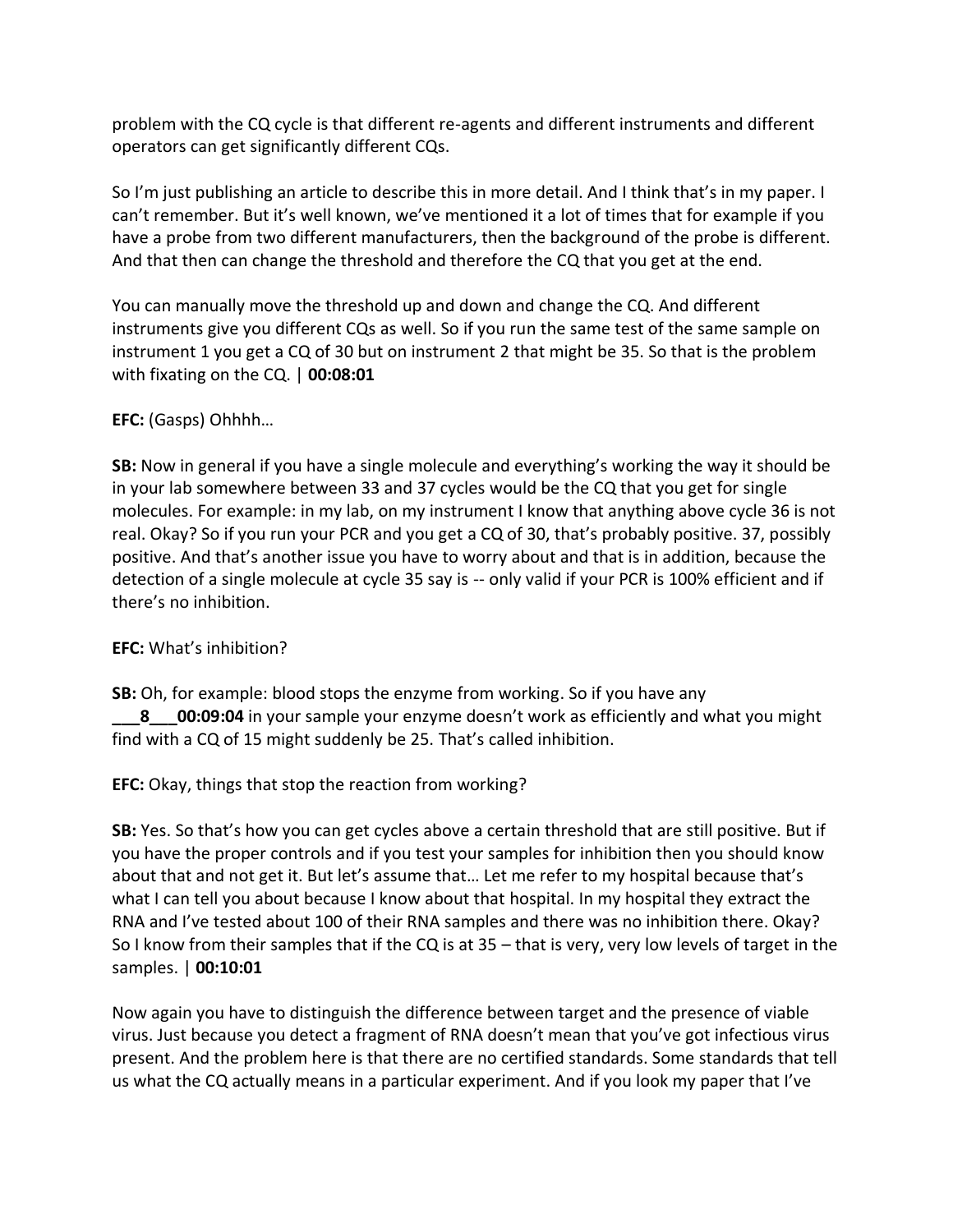published in Standard Report, we've tried to put in a standard that we've quantified. But that still only tells you that there are you know, 10 copies or 5 copies of a hundred copies.

We then need to relate that back within the clinical context to know whether that threshold of 30 say, does actually mean there's infectious virus. And that has not been done yet. So all you can say at the moment with these tests is that if you take a test and you have a positive result it is likely that you have virus present. In order to be able to say whether this is likely to be infectious you'd need to take the test again a day or two after you've had the first test. Because if it really is in the early stages of infection then you would get a decrease in your CQ. If you're at the late stage of infection when you're no longer infectious then it would either disappear altogether or the CQ comes down 25 to 30 or 35.

## **EFC:** Mhmm.

**SB:** So, that's the qualitative aspect of it. People try and use it quantitatively, particularly to discuss viral load. And you just cannot do that at the moment. We have no idea what CQ means in terms of viral load. And then we can't extrapolate from that into a clinical context, ie. whether this person is infected or not. But in terms of detecting the presence of viral targets the test is absolutely reliable if you include the proper controls.

**EFC:** And if you have an authentic target? | **00:12:00**

**SB:** Well, yeah. I'm not sure why you think you wouldn't have an authentic target. Because we know that SARS-coV-2 is the agent that causes Covid19. That has been shown.

**EFC:** Can I ask you how we know that? Because there are so many different alleged manifestations of Covid19 that you would have to prove the connection causatively to each one wouldn't you? Blood clotting and you know ground glass pneumonia and bad toes…

**SB:** No, well… in terms of the molecular… you refer to Koch's postulates in your article.

**EFC:** Mhmm.

**SB:** Well, we've moved on from that really because you can't always fulfill those original postulates because you can get asymptomatic carriers of cholera salmonella and some organs just don't grow in cell-free culture. So, I think you have to move on from there. And the way we've moved on from that is if we can identify using molecular techniques the same pathogen or a particular pathogen in all individuals very particular to these than it is very likely that that pathogen is the causative agent. If we then isolate that agent and infect tissue cultures and we find that the cells die, or whatever, the virus starts replicating then we know that that virus is able to infect the cells. And if we then can identify the mechanism **12** that. And we know that the virus is binding to the ACE2 then we have a molecular pathway for a virus to infect an individual and cause the disease. And I don't think there is any question that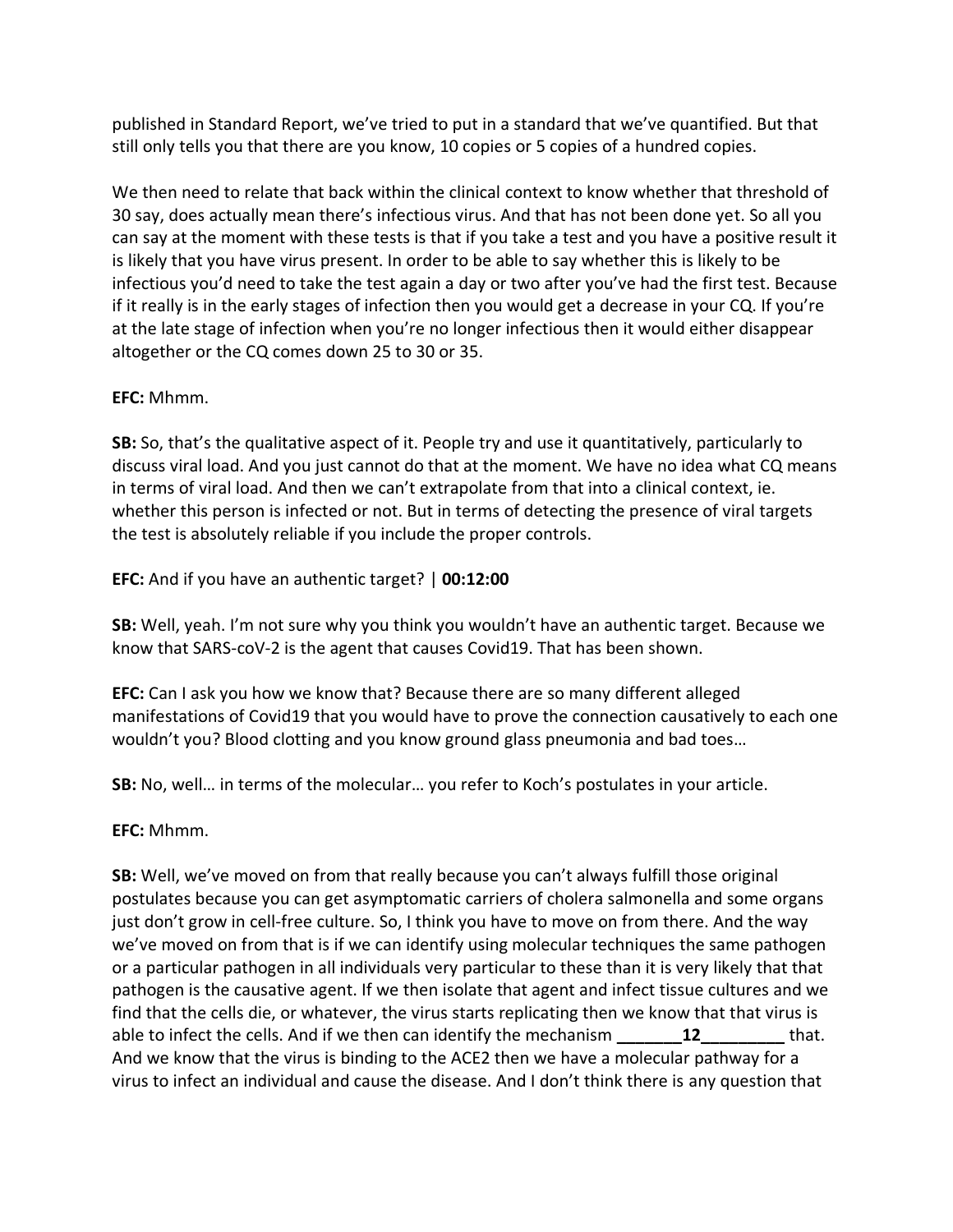it's happening. Particularly as it is the third time it has happened. I mean we have SARS-coV-2002 or 2003, we have MERS and now there is coV2. | **00:14:13**

**EFC:** Right. Well, yes.

**SB:** And then if you find antigen in the viral protein and antibodies to that protein in those individuals and there is virtually conclusive evidence that that virus is causing that disease.

**EFC:** Can we come back to this at the end?

**SB:** Yes, of course.

**EFC:** Because I do have questions there. So, let's assume that there are authentic primers. Meaning they are working from a real sample. Right?

**SB:** Yes.

**EFC:** That's what that means? Doesn't it?

**SB:** Yes.

**EFC:** That they've got a clinical sample.

**SB:** Yes.

**EFC:** That they know from diseased people and they design that into the assay.

**SB:** Yes.

**EFC:** And then they tell the PCR go out and find it.

**SB:** Yes.

**EFC:** Like blood hounds having a sample of the person's hat or whatever.

**SB:** Okay. [Laughs] Yes.

**EFC:** Pretty much, I mean right? Keep it simple. So let's assume that's true.

**SB:** Mhmm.

**EFC:** And then we enter the RT phase. Right? The next thing that happens, we're looking for RNA. We enter the RT phase.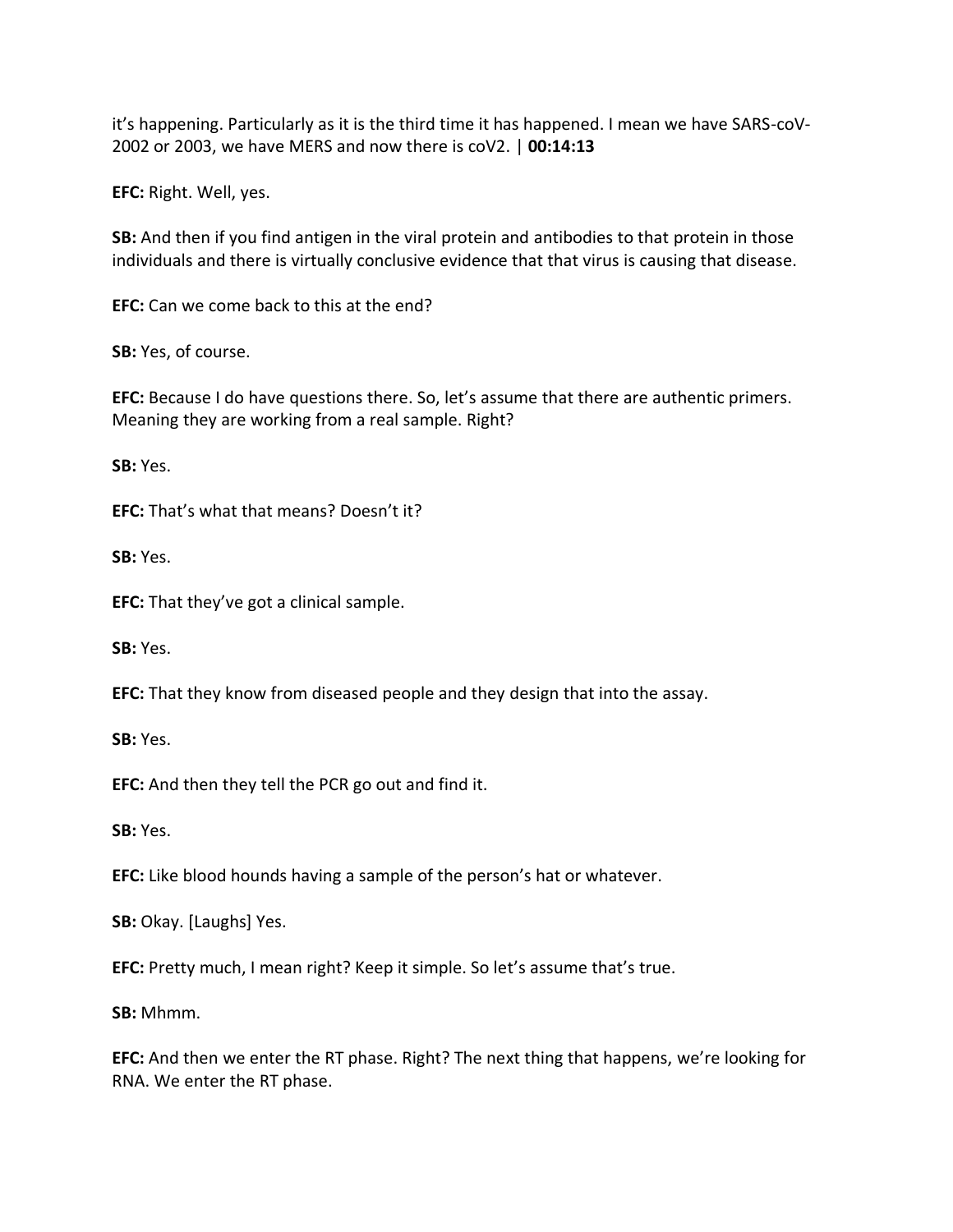**SB:** Yes, that's the third thing you have to do. You have to convert the RNA into DNA.

**EFC:** Right.

**SB:** And you usually do that by using a specific, in fact, using one of the PCR primers. That's what you normally use. So we have the same primer as we have for the PCR. One of the primers will bind to RNA, the other one won't.

**EFC:** Could you say that a different way?

**SB:** Okay. RNA as you know it is single stranded.

**EFC:** Yes.

**SB:** DNA is double stranded.

**EFC:** Mhmm.

**SB:** So, for PCR you use two primers. One binds to one strand and the other one binds to the other strand.

**EFC:** Mhmm.

**SB:** Yes?

**EFC:** Yes.

**SB:** Because RNA is single stranded only one of the primers will bind to the RNA.

**EFC:** Mmmm… It's mirror won't bind. It's mirror won't bind.

**SB:** Say again?

**EFC:** It's mirror image, it's opposite won't bind.

**SB:** Yeah, the other strand won't bind. No. That just floats about. So, the first thing you do is add your primers to your RNA and use reverse transcriptase to extend from one of the primers. It's called the downstream primer.

**EFC:** Or the south primer? Is that sometimes called the south primer?

**SB:** Mmm… It must be…

**EFC:** North and South? Okay. We'll use your term.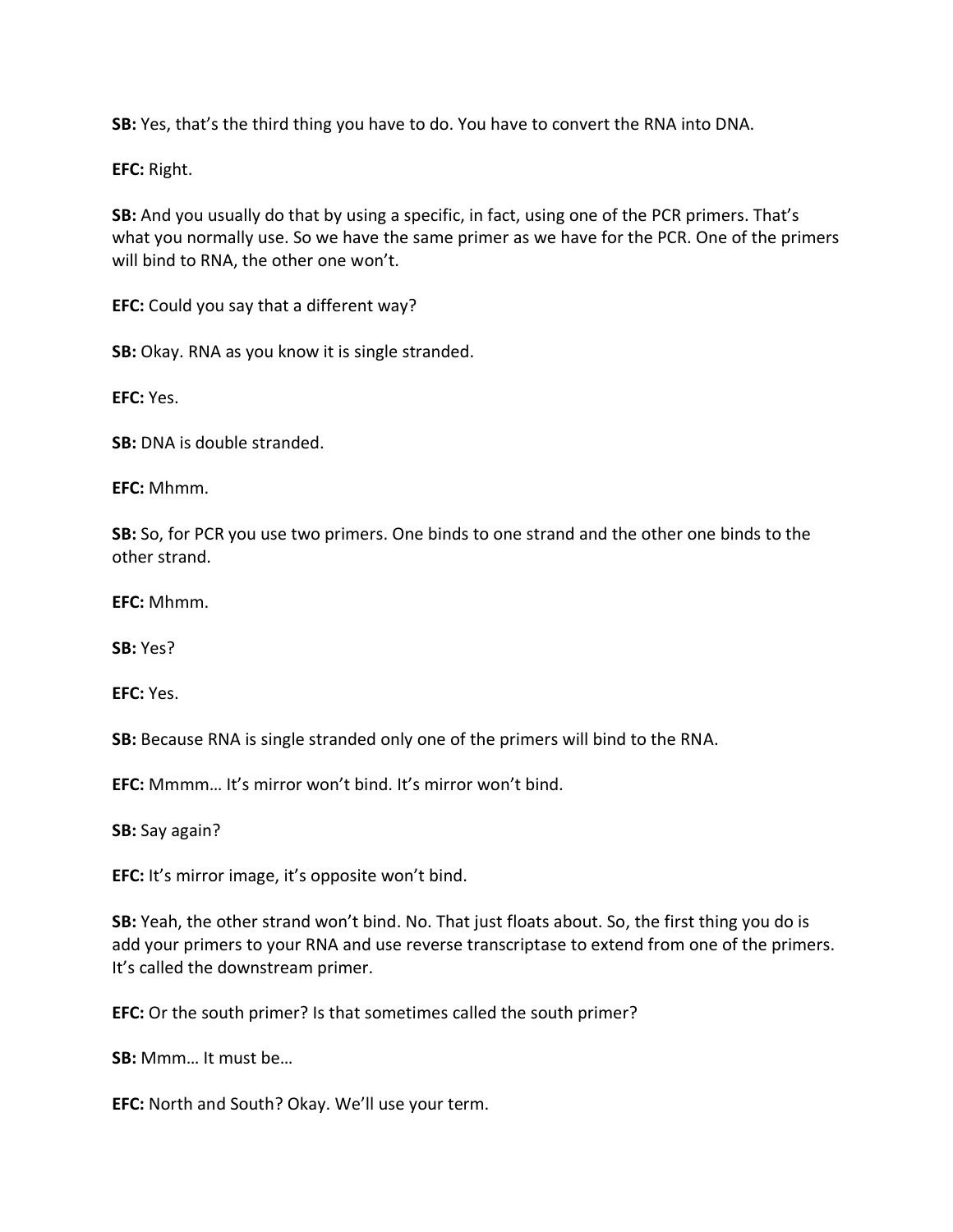**SB:** I don't use those terms.

**EFC:** Yeah, let's use your term – the downstream primer.

**SB: 14 14 15 16:55.** I guess it would be south. Yeah. And so, what happened is that primer is specific, or should be specific for the target that you're looking for.

**EFC:** Yes.

**SB:** So once you've converted the RNA into DNA you know have a single DNA strand to which the upstream primer can bind.

**EFC:** Mmmm. The other one.

**SB:** Yes.

**EFC:** Right.

**SB:** And now you start your PCR reaction and that upstream primer produces a strand of DNA from the strand of DNA that was made in response to the RNA. Are you with me?

**EFC:** One more time.

**SB:** Okay, let's start again. You have a single RNA strand and your downstream primer makes a strand of DNA from that. That strand now can be bound by the upstream primer. | **00:18:02**

**EFC**: Yes. Yes.

**SB:** Which produces a new strand of DNA that is complimentary to the other strand, which in fact the same sequence as the RNA was.

**EFC:** Mhmm. Right.

**SB:** And now both primers combines to that DNA. The option 1 has already bound and the one that produced DNA from the RNA can now bind to the newly synthesized strand. And that's how you start your PCR reaction now.

**EFC:** Is that stuff called C-DNA?

**SB:** Yes, the first strand you make is called copy DNA. Copy DNA, that's what it's called.

**EFC:** Okay, got it. That's what I figured from context.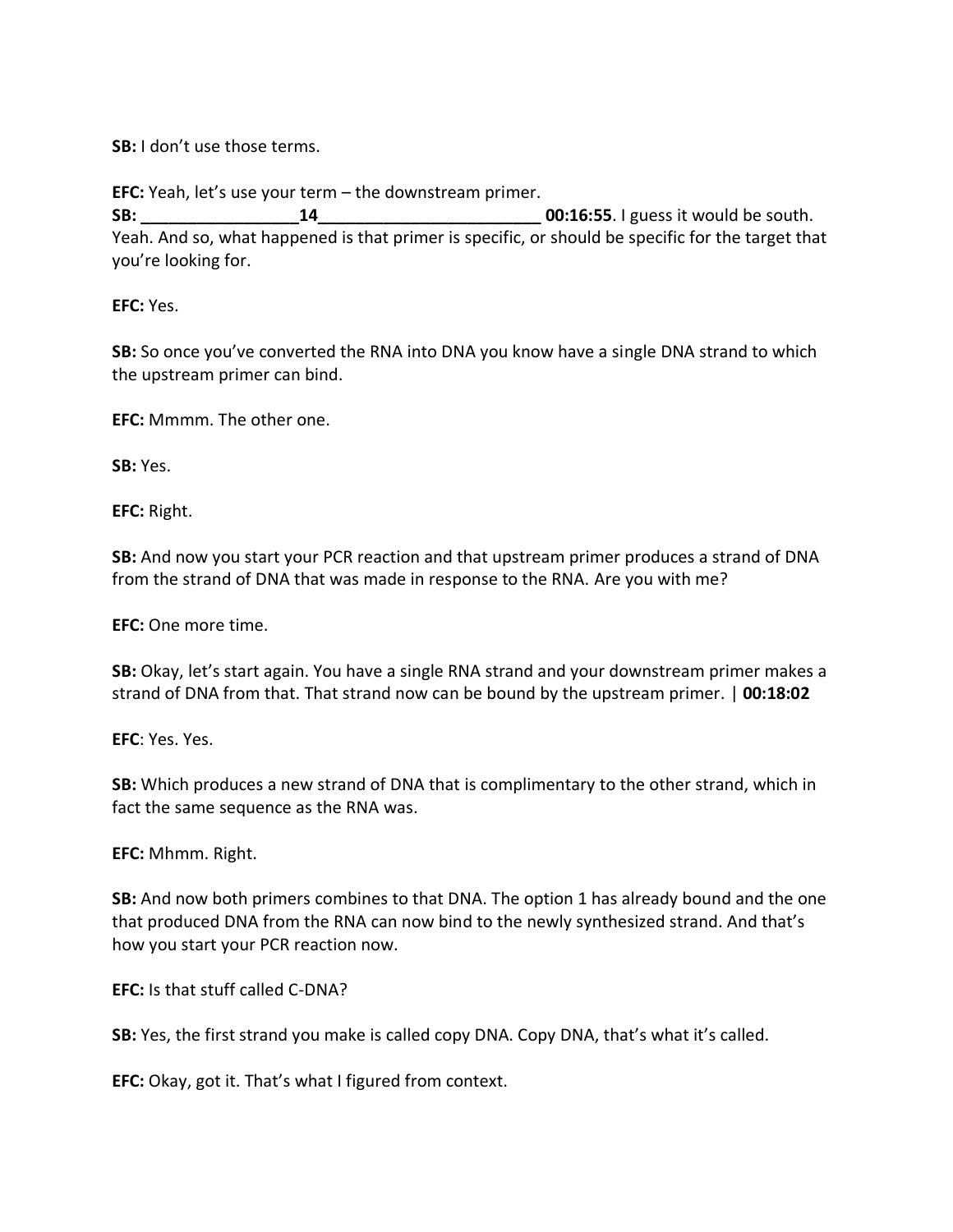**SB:** Yeah.

**EFC:** So, there's a lot of mystery in this stage. Everyone is telling me this is where things go wrong.

**SB:** Ummm… It depends. It goes wrong when you're doing quantitative PCR because the RT step is quite inefficient and high quite variable. But if you're simply looking to say if something is there or not it doesn't really matter.

**EFC:** Right. But for SARS-coV-2 they're using quantitative?

**SB:** Well, no they're using real-time PCR. And they shouldn't use it quantitative, they shouldn't make pronouncements based on the CQ.

**EFC:** Pronouncements of infection based on the CQ?

**SB:** Yeah. You shouldn't be doing… Well, if the CQ of 15 or 20, that's a very high viral load and you probably can say there was absolute infectious.

**EFC:** Mhmm. Mhmm.

**SB:** But if it's 25 to 30 then it becomes unknown at this stage.

**EFC:** And they're all running 37 to 47.

**SB:** Yeah, that's not something I would recommend. I mean to run anything above 40 cycles is pointless.

**EFC:** Even Fauci says anything above 35 is pointless. | **00:19:58**

**SB:** Yes, but bear in mind I talked to you about different people getting different CQs. So your 35 could be my 30 or someone else's 40, so we have to be somewhat circumspect there.

**EFC:** That's right.

**SB:** But yes. Once you start getting into that realm you have to be very, very careful. Yes.

**EFC:** So one thing I don't understand is the role of the probe. How would explain what a probe is.

**SB:** The two primers that you use for the PCR are very specific and amplify what we call amplicon, a fragment of DNA.

**EFC:** Mhmm.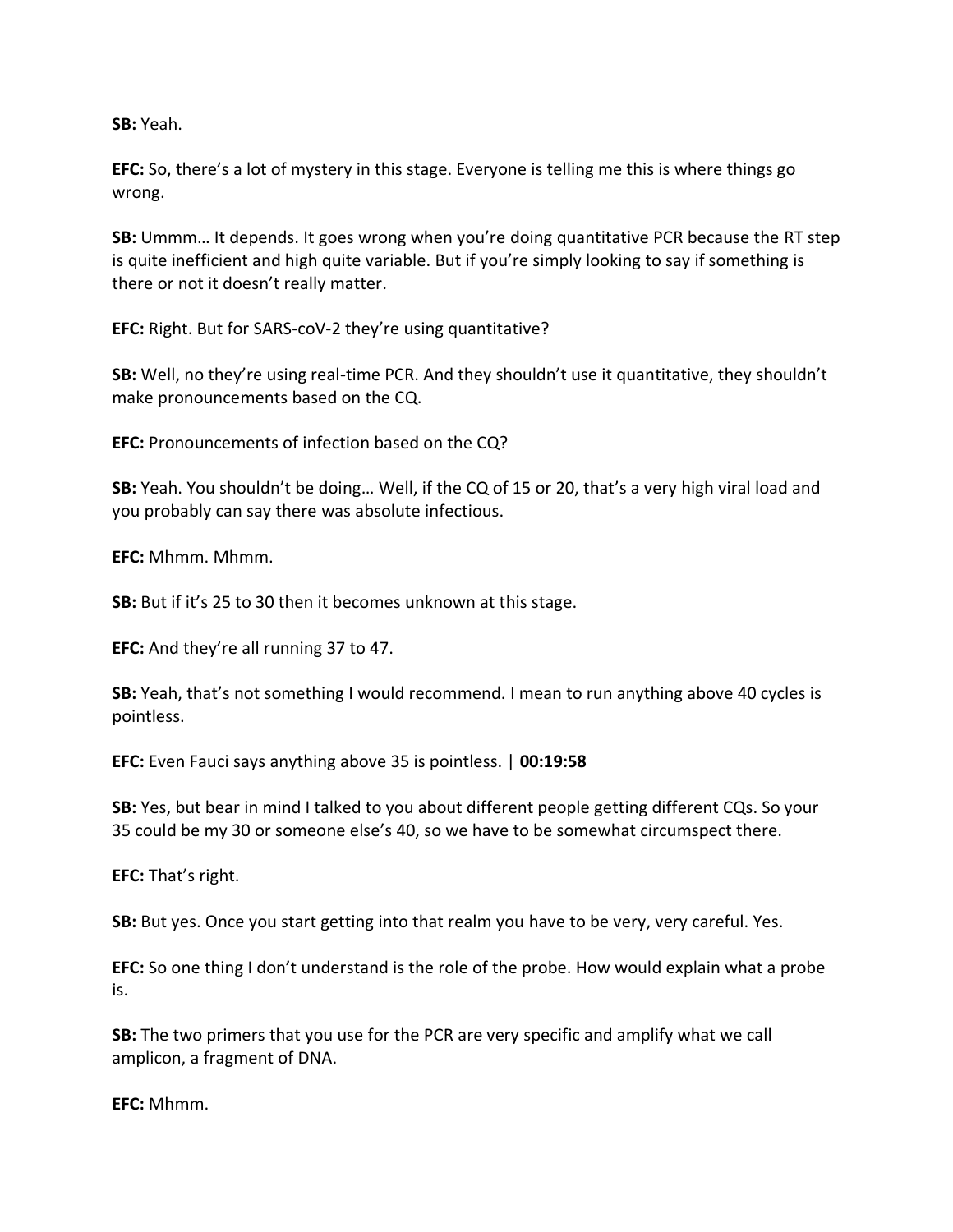**SB:** Okay. Now it is possible by, you know, pure coincidence that I design my primer inappropriately and it also happens to amplify something else. For example: a bit of human DNA or RNA or a totally unrelated or a different cells virus. That it's just possible. Okay? **EFC:** Mhmm.

**SB:** And so, you might end up with the wrong amplification product because your primers aren't quite specific.

## **EFC:** Mhmm.

**SB:** Right? So the probe is a third oligonucleotide which binds to the amplified DNA. So, it's essentially an additional level of specificity. So, not only do you have to amplify but you also have to confirm that the amplification probe is the right thing because it is virtually impossible, if you get the wrong amplification **\_\_\_\_20\_\_\_\_ 00:21:28** it also binds to the wrong probe. Because the probe binds to that as well. So, it simply tells you that what you've amplified is the right thing.

## **EFC:** Right. Right.

**SB:** So, that's why all pathogen detection kits that are FDA approved have to be probe based. Because you can get false positives if you don't use a probe.

**EFC:** Okay, so what happens when you have partial annealing of probes and primers. And what is an auto-dimer. Auto-dimer. D-I-M-E-R | **00:22:00**

**SB:** Auto-dimer. Oh, dimer.

# **EFC:** Yes.

**SB:** So, one of the critical… The most critical… I like to compare the primers to the tires of a car. The tires of the car are crucial to keep the whole thing on the road.

# **EFC:** Yeah.

**SB:** Primers are crucial to keep PCR on the road. So, the design of your particularly your primers is critical sometimes people don't design them properly. And so, what can happen is that for example: the primer can bind to itself. So, it can loop back to itself and bind to itself. Or it can bind to its partner. If the sequence at the **\_\_\_\_\_\_\_\_\_\_\_\_\_\_22\_\_\_\_\_\_\_\_\_\_\_\_\_00:22:51** complimentary to the sequence of the other primer and then you can get an **23 00:22:56** dimer forming. So, a primer binds to itself and can amplify itself.

**EFC:** Ah, it's like a feedback loop?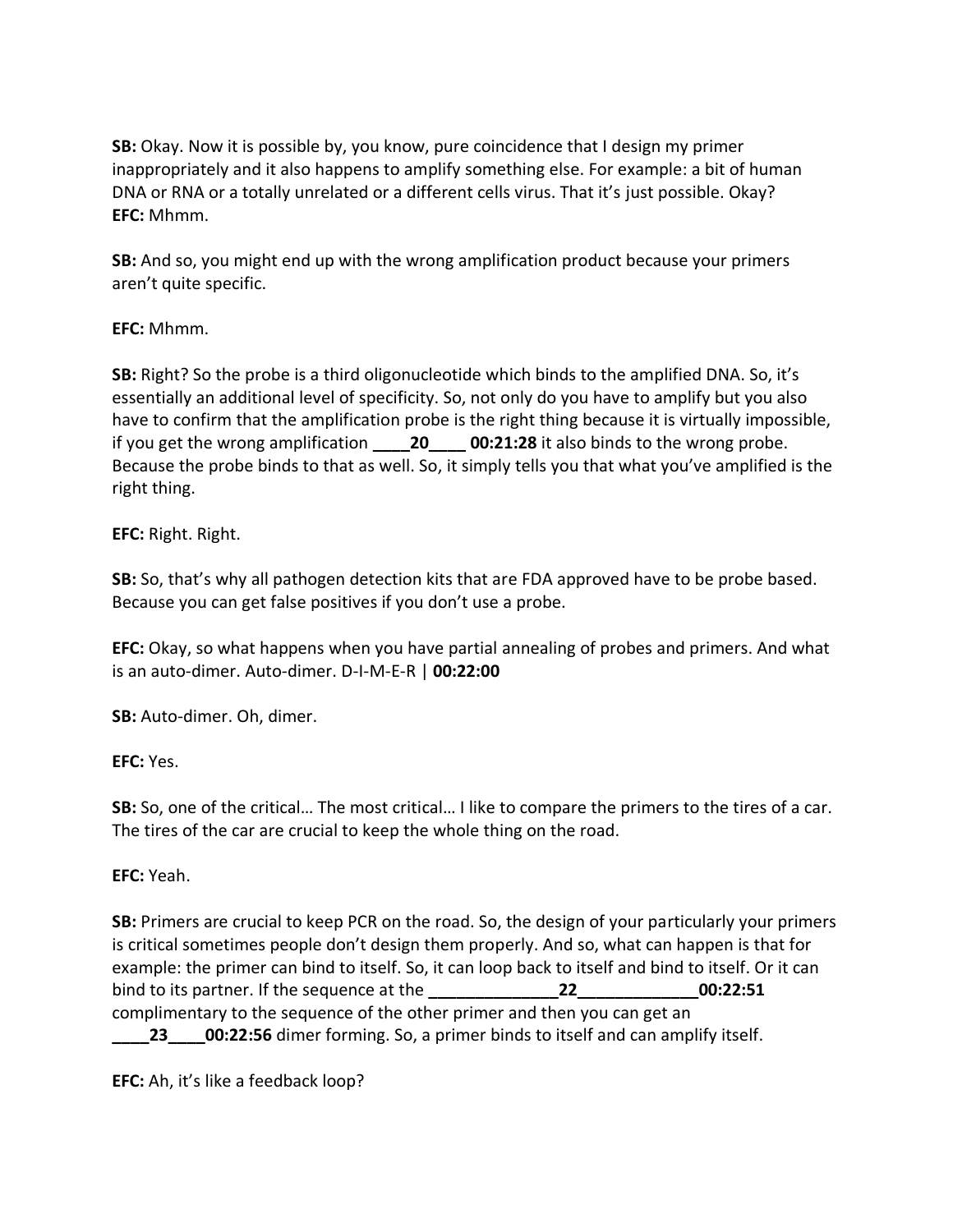**SB:** Yeah, it kind of amplifies itself. Yeah. But you don't normally see that. Or you don't see that. The effect it has though is that it can reduce the sensitivity of the assay. So that you may get a false negative that way.

**EFC:** Right.

**SB:** But a properly designed test shouldn't do that.

**EFC:** Mhmm.

**SB:** And for FDA approval the manufacturers have to show the limits of detection sensitivity and the efficiency of the assays. And you would detect that at that stage. Now, I have looked at… Well, a lot of commercial primers of course aren't published. The original... on the 13<sup>th</sup> of January Drosten and also **\_\_\_\_\_25\_\_\_\_\_\_\_00:23:44** published assays targeting SARS-coV-2. And there was a mistake in one of those primers. I don't know if you were made aware of this?

## **EFC:** Mhmm.

**SB:** And so that can happen. But I don't know, I haven't looked at the sequences to see whether they bind to each other or not. But that's the kind of thing you have to be very careful about when you're designing primers, that they don't bind to each other and that there's no mistake in the sequence. And that you also of course have to show that your SARS-coV-2 primers don't bind to any other SARS virus. | **00:24:17**

**EFC:** Or any other virus. Or any other normal RNA.

**SB:** Yes. That is less likely because it is a coronavirus after all. So, but it could bind to a human coronavirus for example. Yes, that's what could happen. And it's less likely to bind to a measles virus for example. But because there are human coronaviruses already that could be a problem. But I think more likely it would bind to some bats or some other coronaviruses that exist. That's why you do your in silico designs before you actually ever get to order your oligos and you go to the database to make sure that your primers don't bind to anything else.

**EFC:** That's the right way to do it. Yes.

**SB:** And I use a program called, it's called Beacon Designer by an American company called Premier Biosoft.

## **EFC:** Econ Desire?

**SB:** It's called Beacon. B-E-A-C-O-N. Beacon Designer. And it's by an American company called Premier Biosoft. And I've used that for 10 or 15 years now. That is in my mind the gold standard. And which a lot of companies I would say use. So the problem is that typically… I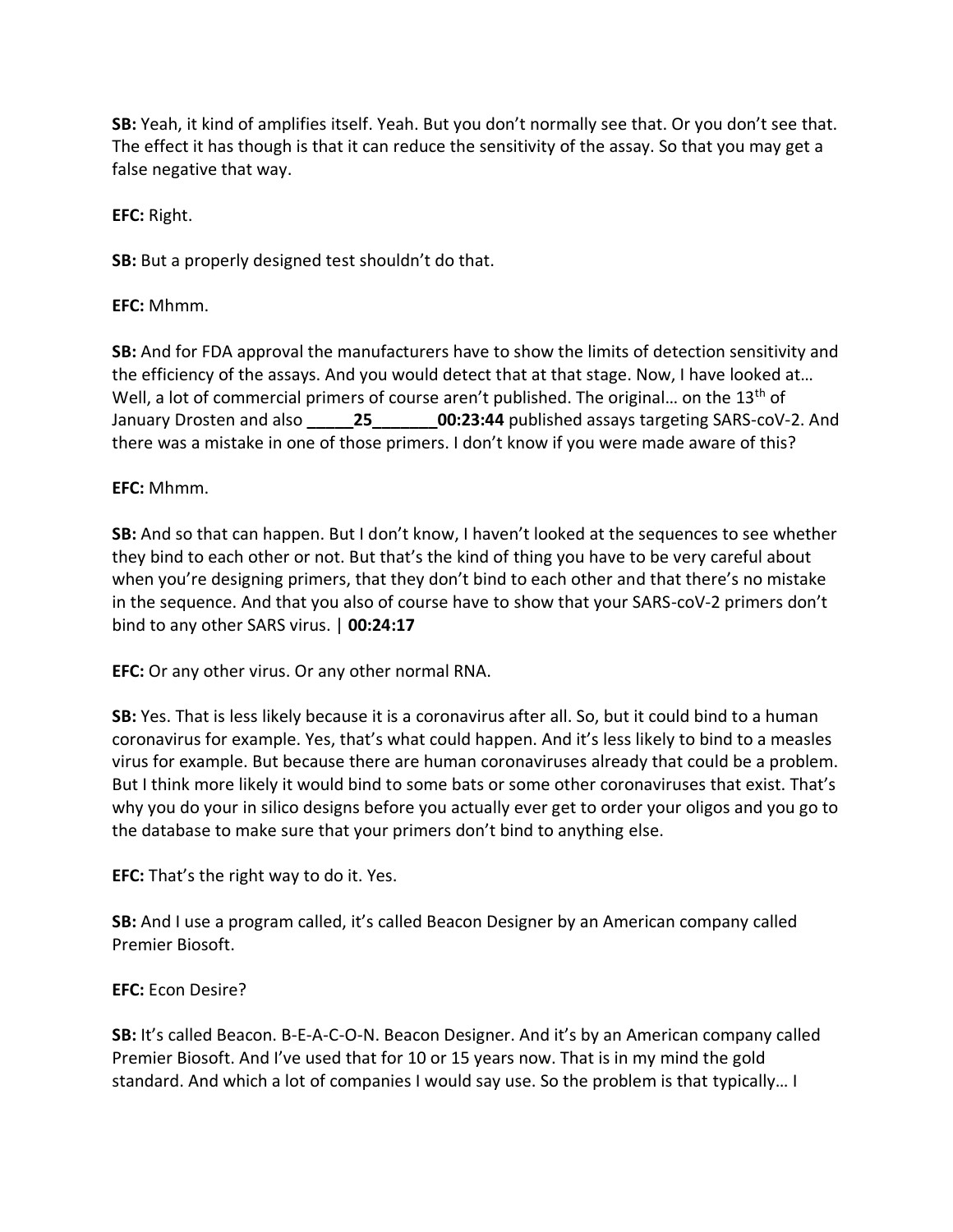mean I design lots and lots of assays and typically I would take the assays that I get from the designer and I would tweak it myself.

**EFC:** Yes.

**SB:** So, assay design is one of those black arts you know.

**EFC:** [Laughs]

**SB:** I've looked at kits from several companies now and I guess I must say I've never looked for false positives but I don't have any other viruses but they all perform in terms of detecting SARS-coV-2 all reasonably the same. But you do get differences. So, for example, you might get a two or three CQ difference. So again, coming back to what you said about CQs if you use a test from company A, your CQ of 35 might be my CQ of 32. And then if I have a different instrument and use my threshold **\_\_\_\_28\_\_\_\_, 00:26:20** I could easily end up with 7 or 8 CQ differences. | **00:26:23**

**EFC:** Yeah.

**SB:** So that's why I say, talking about CQs is very misleading when one shouldn't talk about CQs at the moment. One should say it's there or it's not there. You shouldn't say it's infectious or not there. Infectiousness depends on other things as well then, that are outside of the test itself.

**EFC:** Mhmm. And all the paperwork admits this: CDC, FDA, WHO, the lab's own technical data admits this.

**SB:** Yeah, I think no one disagrees with that.

**EFC:** Well, but the New York Times calls every PCR a confirmed case.

**SB:** Yeah.

**EFC:** That's a lie.

**SB:** If you have a positive result there is SARS-coV-2 RNA in that sample. Now, how did it get there? It could be that the person it has been taken of has had or has the virus. That's one possibility. It's possible that during the collection process became contaminated. Or that it became contaminated during the extraction and testing process. So those are the three kind of possibilities. It is highly unlikely that this stage I think of the proceedings that the test itself is at fault. It is the pre-analysis that needs to be looked at and something could have gone wrong there.

**EFC:** Yeah, and yeah.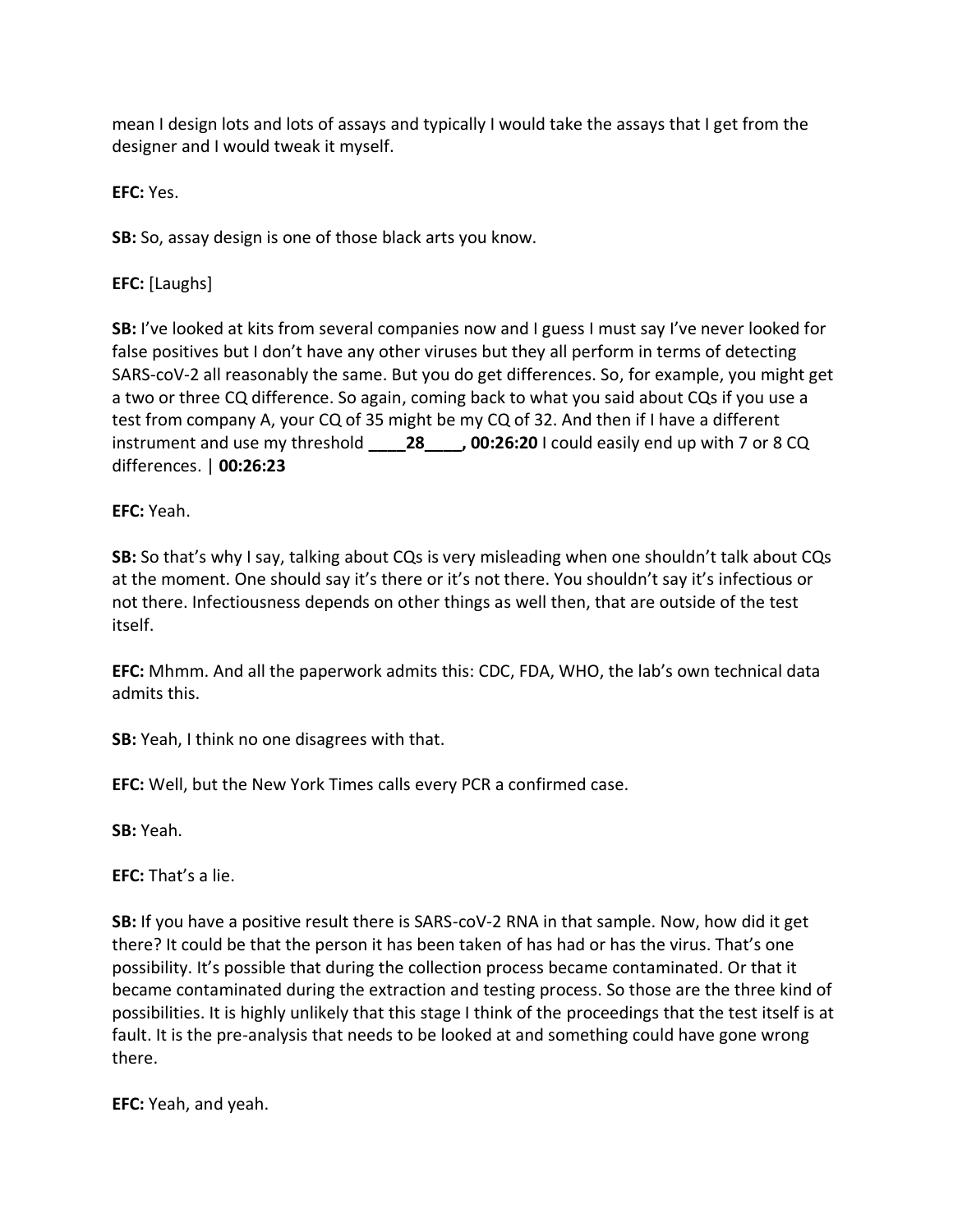**SB:** And I think yeah, most people agree that just because you have positive results you have to then relate that to the clinical symptoms or whatever to say that this person is replicating SARScoV-2 or not. | **00:28:08**

**EFC:** Right. And…

**SB:** And the only way you can really do that is by doing a second test a day later say or if you're lucky and the viral load is high enough you might be able to detect using antigen tests.

**EFC:** But that's not being done. Every time someone gets a PCR positive the New York Times and everyone else is calling that a confirmed case of SARS-coV-2, of Covid.

**SB:** Yeah.

**EFC:** I don't understand what the confirmation is. There's no split sample. There's no retesting. There's no symptoms.

**SB:** Well, I guess it's your definition of confirm. If you confirm that there is SARS-coV-2 RNA there. That's what I would say.

**EFC:** Right. But they're calling it a confirmed case of infection.

**SB:** Yeah. [Laughs uncomfortably]

**EFC:** And then they're saying there's like a quarter million of these a day. I don't know single person who is sick.

**SB:** You don't?

**EFC:** I don't.

**SB:** Well, we have…are ICU's are overrun at the moment.

**EFC:** Mmmm.

**SB:** And my daughter is a 5<sup>th</sup> year primary medical student and it's horrendous.

**EFC:** Well, I'd definitely like to see that data.

**SB:** And we've got 3.5 thousand people on ventilators. It's really bad.

**EFC:** Right. I want to talk about that in a second. Can I ask one question about the probes?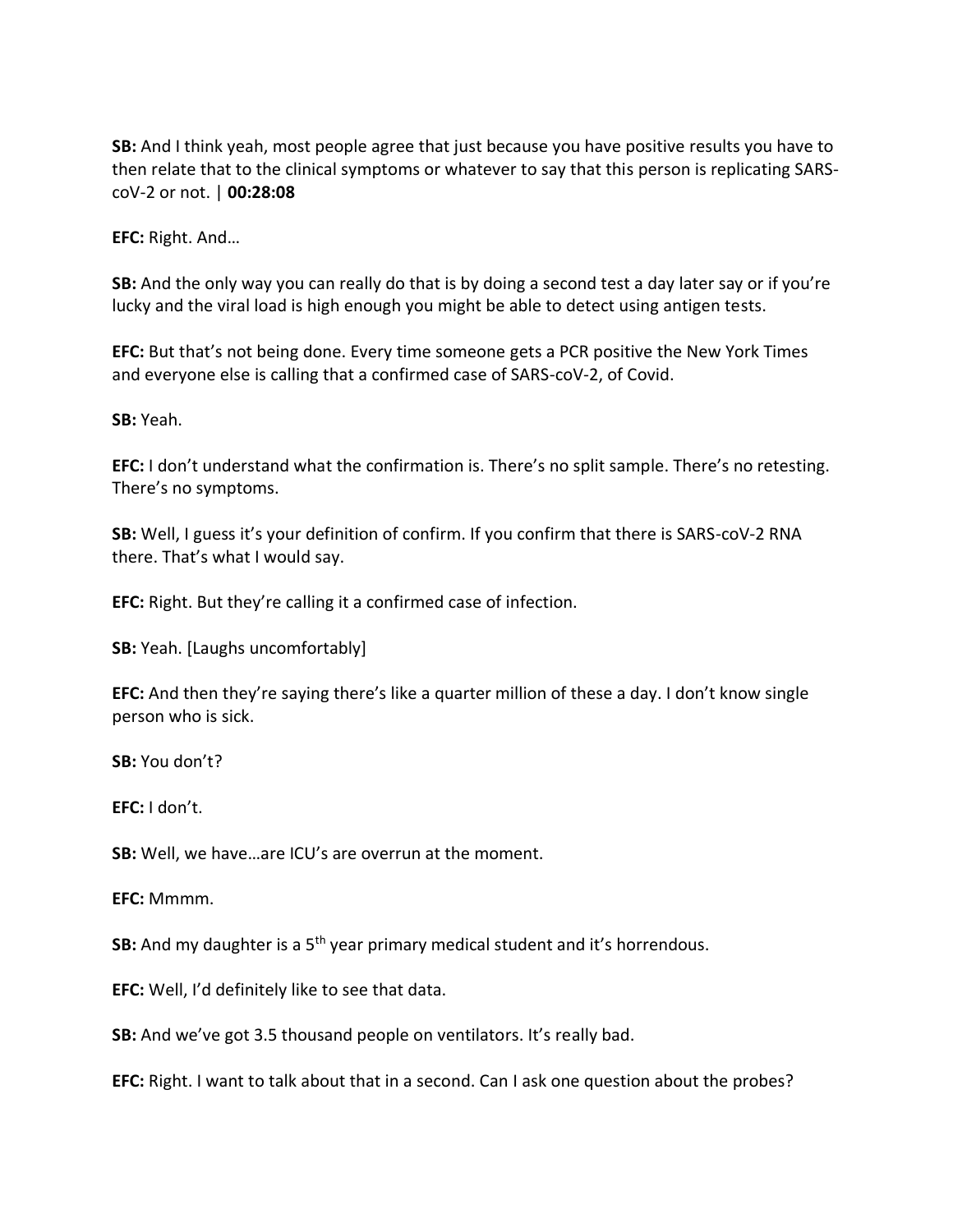#### **SB:** Yes.

**EFC:** A person coaching me along in this named David Battini, an engineer biochemist in Italy said that one of the problems is probes partially landing in the wrong place but they still release the Taq Man flourofors and the positive signal is amplified anyway, even though in reality the relative cDNA amplicons are not duplicated. | **00:30:05**

**SB:** No, that's not a problem. In all my time… I've done real-time PCR… We have the first academic instrument in the UK back in 1998 and I have never ever had a probe partly binding to something and giving you a positive signal. It just doesn't happen. If it is properly designed, it just doesn't happen. Now, it is possible if you don't design the probe properly and don't check properly that it doesn't bind to anything else that part of the probe can bind. But it isn't really a problem. Much more of a problem is if there's a mutation in the probe… Okay, let me give you an explanation of something.

## **EFC:** Yeah.

**SB:** We have… Have you head or SNIPS? Single Nucleotide Polymorphisms. Have you heard of that term?

**EFC:** I have not… Maybe I have. I don't remember, but let's say no.

**SB:** Okay, all of our DNAs are very, very similar. So you know we are virtually identical from a DNA point of view. But we have a few changes that make us different.

#### **EFC:** Mhmm.

**SB:** Okay. And some of these changes are quite characteristic of certain… it's not quite true but let's say eye color. Okay, there's a gene that determines eye color. There's more than one though but it doesn't matter for the sake that I'm going to try and explain to you. And you and me might be exactly the same except for a single base that's different. Let's assume that. Okay?

#### **EFC:** Okay.

**SB:** So we have a single base that is different. Are you with me still?

**EFC:** Yeah. A single base out of how many? How many are there? 32 Bases?

**SB:** Well, let's…no. Single base out of say a thousand bases that make up the gene.

**EFC:** Okay.

**SB:** Okay, the single base. Now we can develop tests, PCR tests where we have two probes and they will distinguish within a single different base so that my… one probe will detect my gene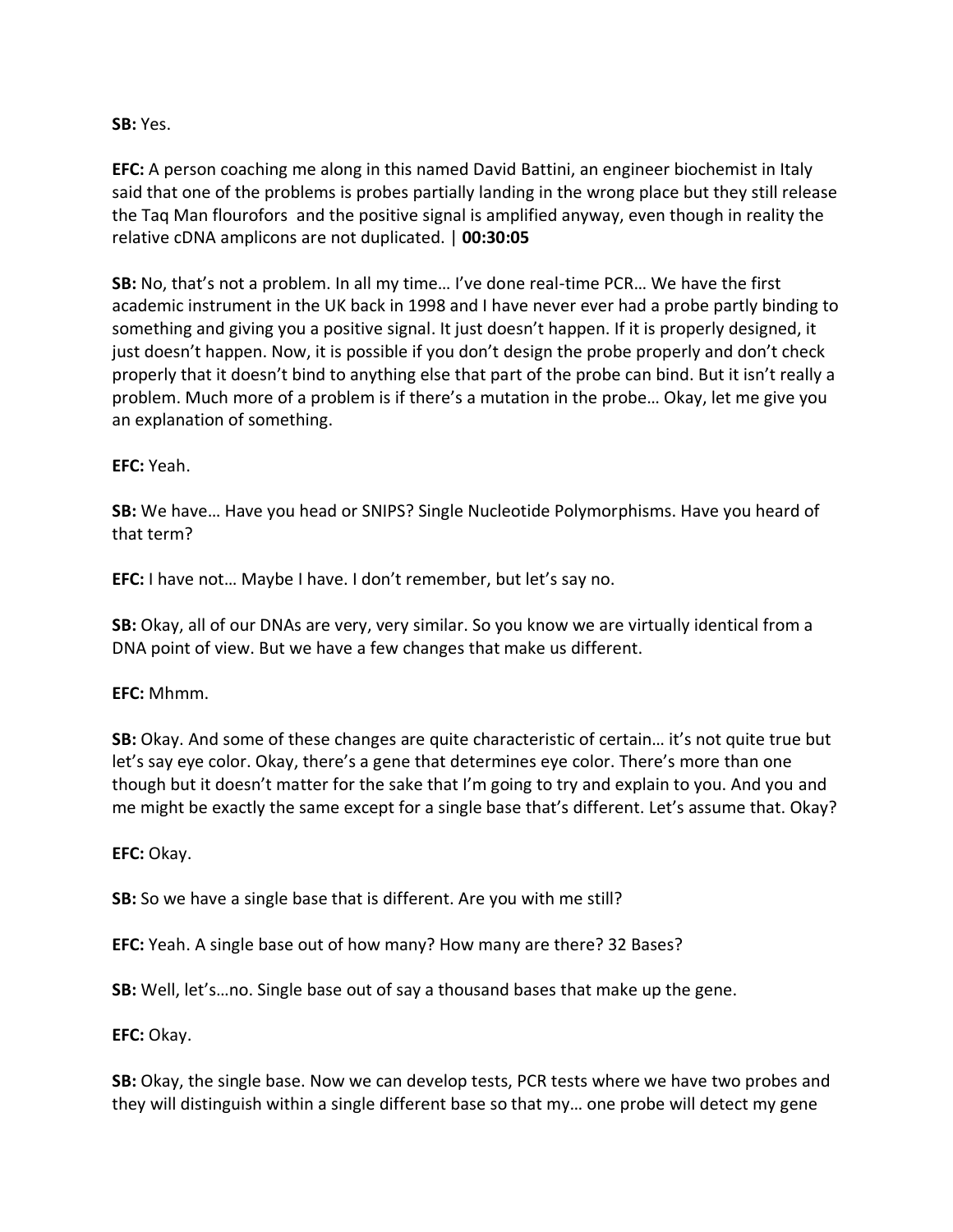and the other probe will detect your gene. And we call that SNIP detection. It's called genotyping. This is typically done for all kinds of different genes. I've just designed for example; you've heard of the new variance that has arisen. Haven't you? |**00:32:07**

**EFC:** What is it?

**SB:** The new variants that has arisen. The one that was first detected in the UK.

**EFC:** Yeah. I've been wondering a lot about that. Yes.

**SB:** Yeah. So these are single nucleotide changes that cause a different protein. Now, I and other people have designed assays that detect that single change. So what I am trying to say to you is the probes are incredibly specific. And if they detect something that is inappropriate than they haven't been designed properly.

**EFC:** And that's a variable, I would say. That puck is on the ice. That's in play right?

**SB:** It's possible but bear in mind you've got kits that are being used by companies that have gone through all kinds of rigorous testing procedures. I myself have looked at three other company's test and I have not detected… I haven't looked for that I guess so I can't say anymore. But I'd be very surprised if the kits that are used at the moment, perhaps initially, but the kits that are used today. By registered companies, by Thermo-Fisher or Takara or whatever. I think their probes would not detect non-specific amplicon. I would be very surprised if they did. But I can't say… I can say that the tests that I've developed, that we've published is completely specific.

**EFC:** Okay. Have you designed your own probes and primers for SARS-coV-2?

**SB:** I design all my own assays. Yes. Have you seen my paper?

**EFC:** Which one?

**SB:** In Nature Scientific Reports.

**EFC:** The one on SARS-coV-2.

**SB:** Yes.

**EFC:** I have not. Would you please send me a PDF of that? I cannot get in research gate.

**SB:** Yes, of course. Because we've also published all the underlying data that supports… So, I publish everything when I publish. So it's got all the data. Okay, that paper explains to you all about CQ and it also explains about probes. And what I've found… Because we've found that there was a few mutations in the primer and probe sequences and you can get permissiveness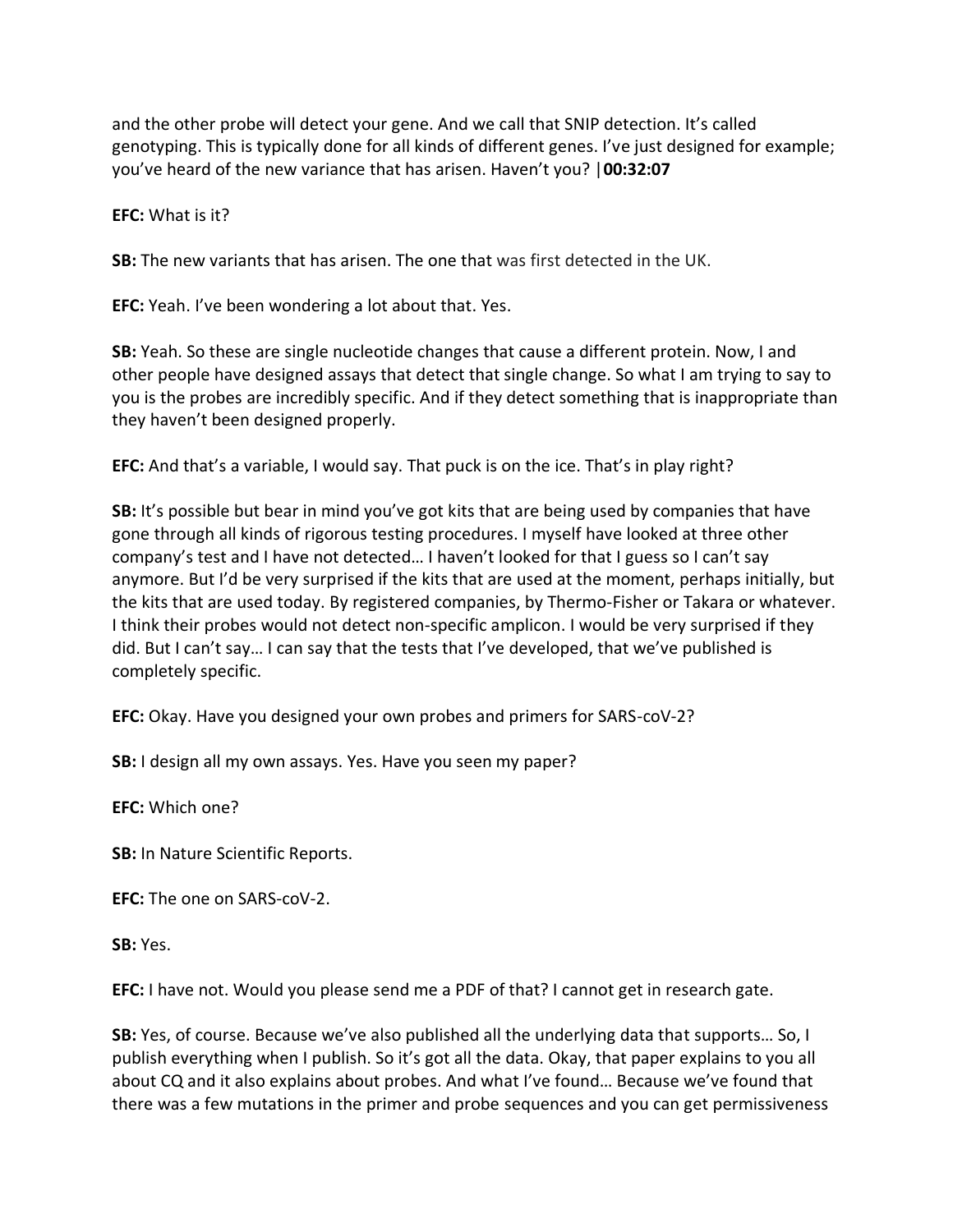of the probe. In the case that we've looked at, the probe will detect the target even though it has a single base mismatch. But I will send you those papers. I will also send you a pre-print of an article that I've authored which is just under review at the moment which discusses this whole issue of CQs and that will probably help you as well. Okay, yeah. I will do that. | **00:34:42**

**EFC:** So, one other thing that Battini said is that since April it's enough to have a positive signal. This is not in your lab, by the way. Somewhere else, everywhere else. If you add that since April it's enough to have a positive signal on a single gene of the nine most common targets normally used whereas at the beginning a simultaneous positive signal on at least three genes covering the entire sequence were used. Is that right?

**SB:** Not quite. The initial description of the assays targeted I think three different regions of the genome, yes. My test tells you also targets 3 different genes. I know of at least two companies, one is called Primer Design and the other is called Eurofins. Their assays target two different viral genes. Others, I don't know. No, in fact a third one, a Chinese one called Sun Shore also targets two. I think that most commercial assays target two genes. One in the **39** and one usually N or usually the N gene as well. So I think that as far as as

I'm aware, most but certainly the four kits I'm aware of, all targets two genes. | **00:36:18**

**EFC:** Okay. At least two…

**SB:** I think it is important to target more than one gene, yes.

**EFC:** I would say…

**SB:** You can get a mutation in one and then your primer doesn't work anymore. So I think two is the minimum. I would be happier with three. Yes. And that's why we have three.

**EFC:** So, but what Battini is saying that in most of these tests that are being used around the world, among other problems, is they're only looking for a positive signal on one gene.

**SB:** I don't think that is correct. But what is correct to say, and I know that from my hospital. If they have one positive and one negative, they call it positive.

**EFC:** I'm sorry one positive and one negative…?

**SB:** They call it positive.

**EFC:** Yeah. Right. Yeah.

**SB:** So, I think the way I would put it is that most tests do look for both targets but if one is positive and the other is negative you really should repeat that assay. But they don't have the time or I guess the man power to do that, so they just call it positive.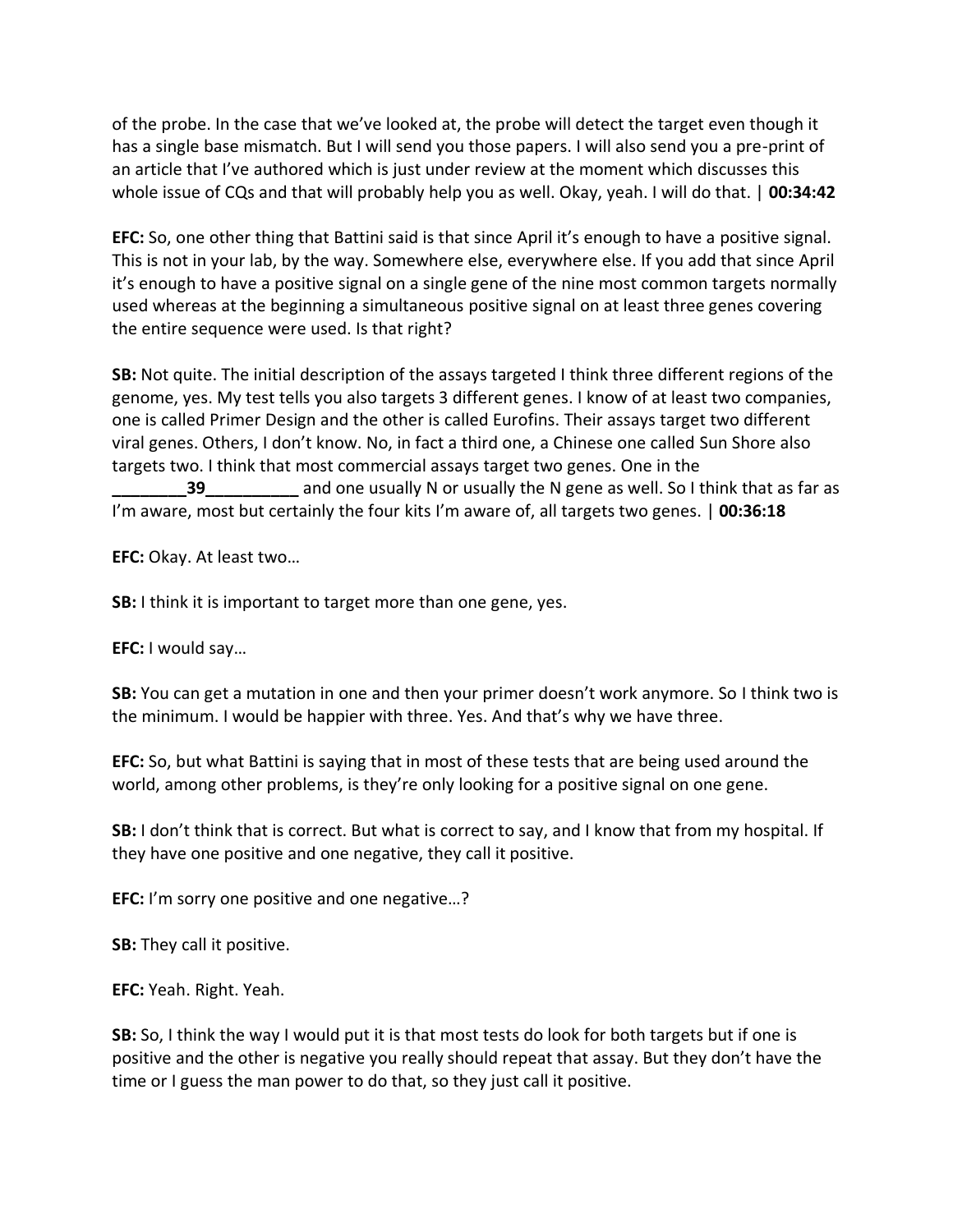**EFC:** Right. I mean I'm trying to figure out… My background is in toxins. And I know how much care has to be taken and that really you only trust split samples. You only trust the sample… you know, you take soil and you shake it up and you send it to two labs, and you see what you get back from two unrelated labs.

**SB:** Yes, there's no question that… and this has been done against the criticism that… you'll see the paper I'll send it to you. About 15 years ago a study was done in the UK looking at influenza and they sent the same sample to 20 different labs and they got wildly different results. | **00:38:02**

**EFC:** Yeah.

**SB:** So that is definitely a problem.

**EFC:** Right.

**SB:** However, I would say that … Again, I don't know about the United States but in the UK after a lot of initial problems I think that the results we're getting back now are reasonably reliable.

**EFC:** Yes. The thing is that even if we don't use Koch's postulates we can at least consider the idea that you shouldn't be able to find the pathogenic agent in 90% of people who don't have any symptoms.

**SB:** No, because you can get asymptomatic transmission as you can with bacteria. You can have cholera and not have any symptoms at all. You can still harbor… Remember the typhoid Mary in New York at the beginning of the century. Remember her.

**EFC:** What do you make of the study that came out a couple of months ago in, I believe in November, in Nature, that was done in Wuhan studying 9.5 million people in Wuhan that said they could not find asymptomatic spread. Published in Nature, so far no issues.

**SB:** I didn't see that. Send me the link and I'll have a look at it.

**EFC:** Happily. I'd be happy to send that. So are you familiar with the paper by Borger et al, called the Corman-Drosten retraction paper.

**SB:** Yes. Yes.

**EFC:** What are your thoughts on that?

**SB:** I think it's a disgrace. We've reviewed that paper. The call for retraction. That's the one you're talking about isn't it?

**EFC:** Yeah, is it valid? Are the reasons in the call for the retraction valid reasons?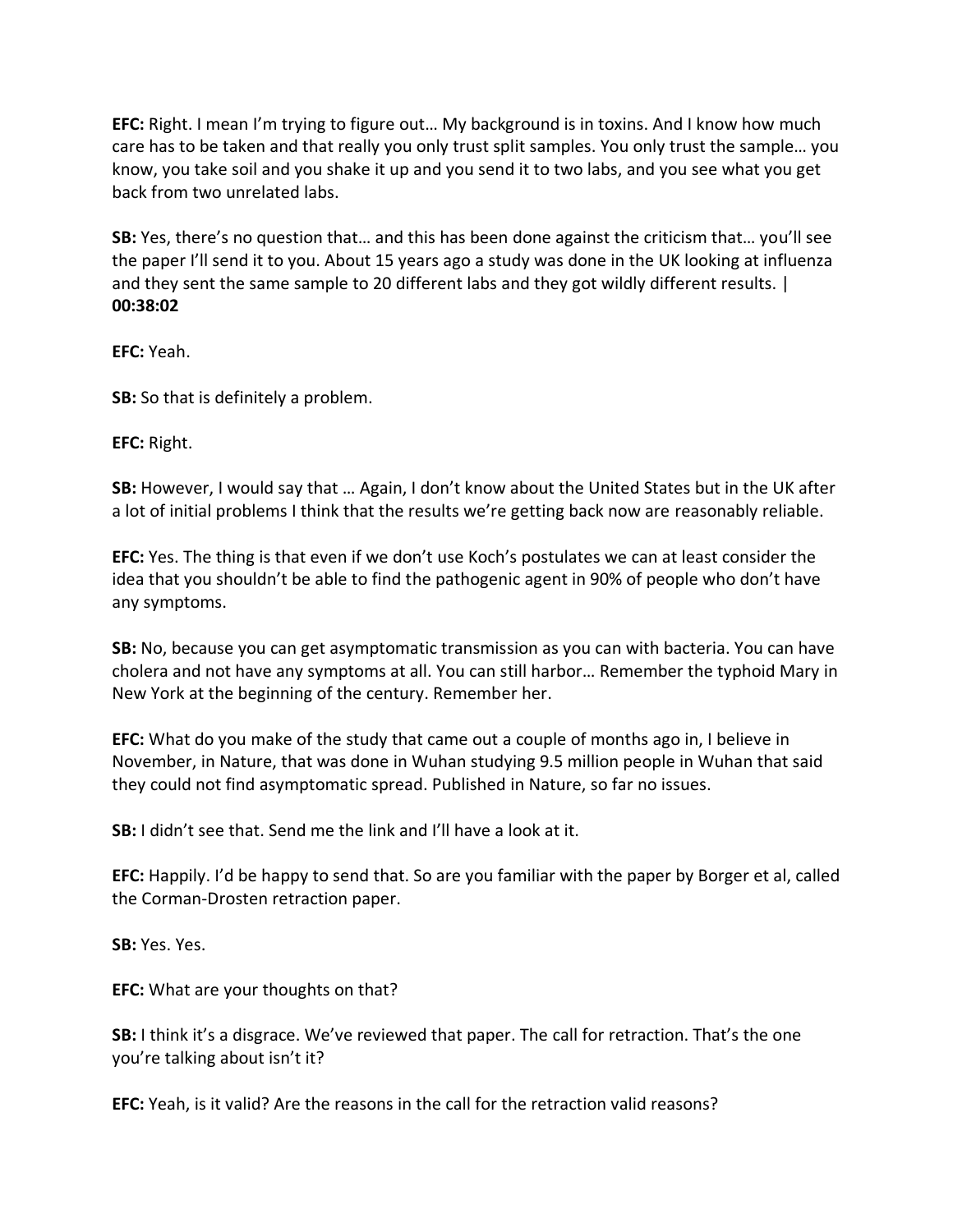**SB:** No. It's an absolute disgrace. | **00:40:00**

**SB:** Hello.

**EFC:** Hey there. Hey there.

**SB:** I don't know what happened there.

**EFC:** Digital is not perfect.

**SB:** I can't comment anymore on that because I am part of a group of people who was sent that paper for reviewed and we've reviewed it.

**EFC:** Oh, that have reviewed the retraction demand?

**SB:** Yes. For that Journal. European… I can't remember what it was called. Euro… something or other.

**EFC:** Eurosurveillance.

**SB:** That's it yeah.

**EFC:** Oh, so you're on… Because Eurosurveillance was… they were… There was insistence that they retract that paper for diversity reasons, including the lack of peer-review. It was only published 48 hours after submission.

**SB:** Yeah. All I can say is that we reviewed that call for retraction and gave our opinion and in fact I was in contact with one of the co-authors who was on that paper and I said to him look, we've reviewed them and passed it back and Eurosurveillance said they would give you their information. So I have no idea, but I can't really say anything more about that.

**EFC:** That's fine.

**SB:** I can say to you that that is a disgraceful piece of work, that whole thing.

**EFC:** Okay.

**SB:** There's no truth in… yeah. Let's leave it at that.

**EFC:** So the thing I'm wondering is thought that everyone admits that in silico primers are being used because of a lack of clinical specimens. I don't understand that. Even the CDC says because there is no clinical specimens they are using a hypothetical virus.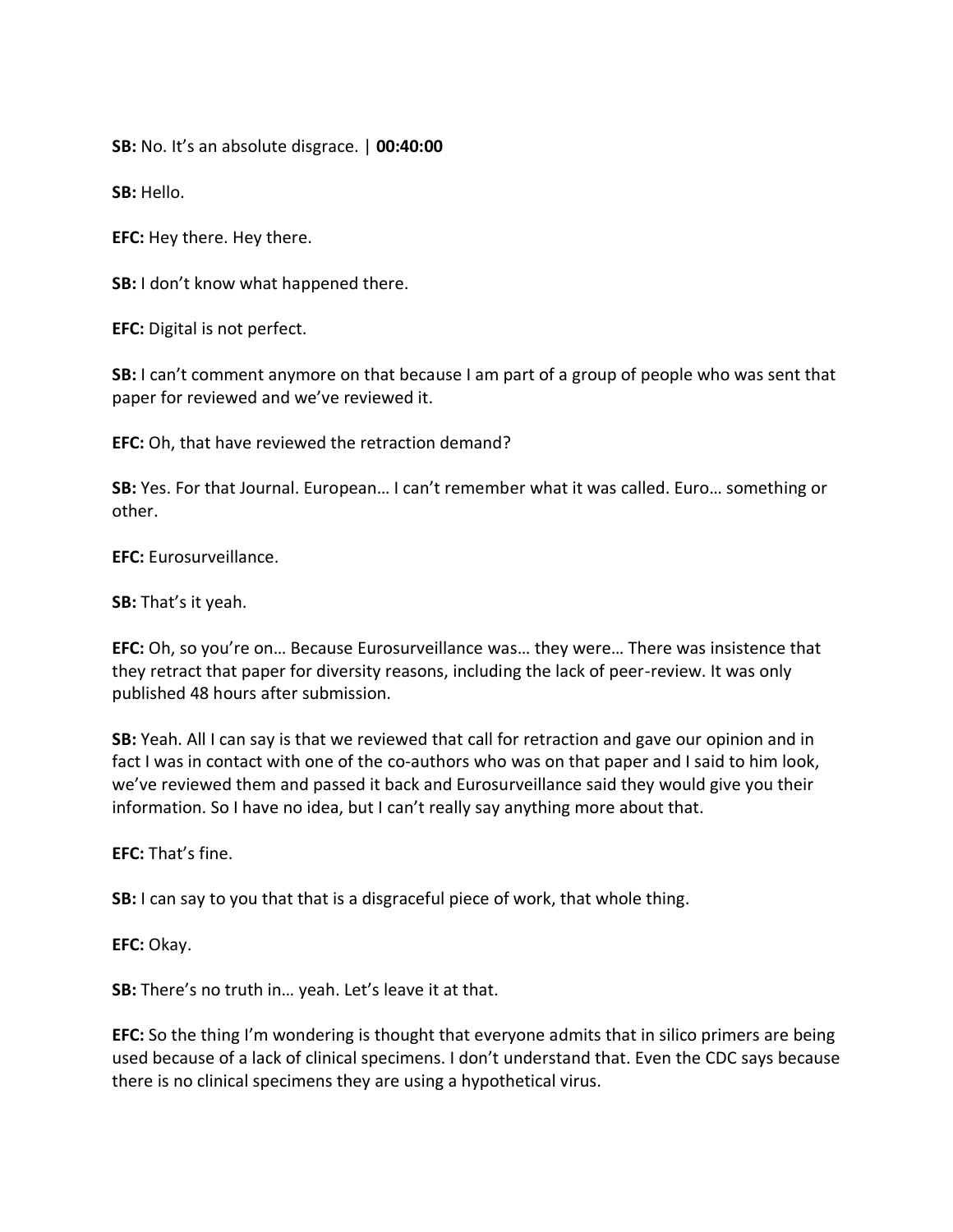#### **SB:** Recently? When?

**EFC:** No, it's even current on the website. It was current as of July, then it was republished and…

#### **SB:** But who? Who's using in silico analysis? | **00:42:01**

**EFC:** It seems to me like Corman and Drosten admit that they're using in silico and that even… Here's how the CDC put it… Let's see if I can find this. I've got to… CDC says… This is under the analytical performance, limited detection, and it's saying that since no quantified virus isolates of 2019-nCoV are currently available… And this keeps being updated. It's still current. Assays designed for detection of 2019-nCoV RNA were tested with characterized stocks of in vitro full length transcribed of gene bank a session MN908947.2.

#### **SB:** Mhmm.

**EFC:** And it seems everyone is saying that this is all in silico as was SARS-coV-1 was in silico.

**SB:** Well, the timeline of SARS I understand... as I understand it was but the 10<sup>th</sup> or 11<sup>th</sup> or 12<sup>th</sup> of January the Chinese published the sequence of the isolates that they have isolated from the patients in Wuhan. And from that sequence the original Drosten primers were designed in silico obviously because they had no access to any viral RNA at that stage. So the whole of the design was an in silico design that it was probably a mistake and I think that one of the… They also had redundant wobble… Okay, some of the seq... Normally you design a primer with actually sequences ACGTEE or rather ATGGAC and D. What they did was some of their primers had what we call wobbles, so they had more than one position possibility because they weren't quite clear about the sequence. I think that's how it works. And that's why the first set of primers for everything but the E gene have not been used anymore because they're not very good. And the reverse primer had a mismatch that reduced the sensitivity of the RT step. So, the first lot of primers were not a good set of primers, but they were the only ones they had based on the published sequence. But very quickly after that, for example: I became aware of that at the end of January and I had my primers for the… again for the published sequence in the middle of February. So at that stage all I could do was… And it's what I did. I ordered synthetic oligonucleotides that allowed me to look at my… the primer design without having any idea whether they would work in vivo – on real samples. It was only after we started getting cases in the UK and I was able to go to my local hospital and get samples of patients from the hospital that I could then confirm on real samples that my in silico designs and validated actually worked very well on the actual samples. So that is exactly the same with the Drosten primers.

#### **EFC:** Right. See…

**SB:** So I have no problem with the… that we all… if we don't have any RNA… if we don't have access to the actual material we have to design in silico and validate using artificial templates. That's the standard way of doing it.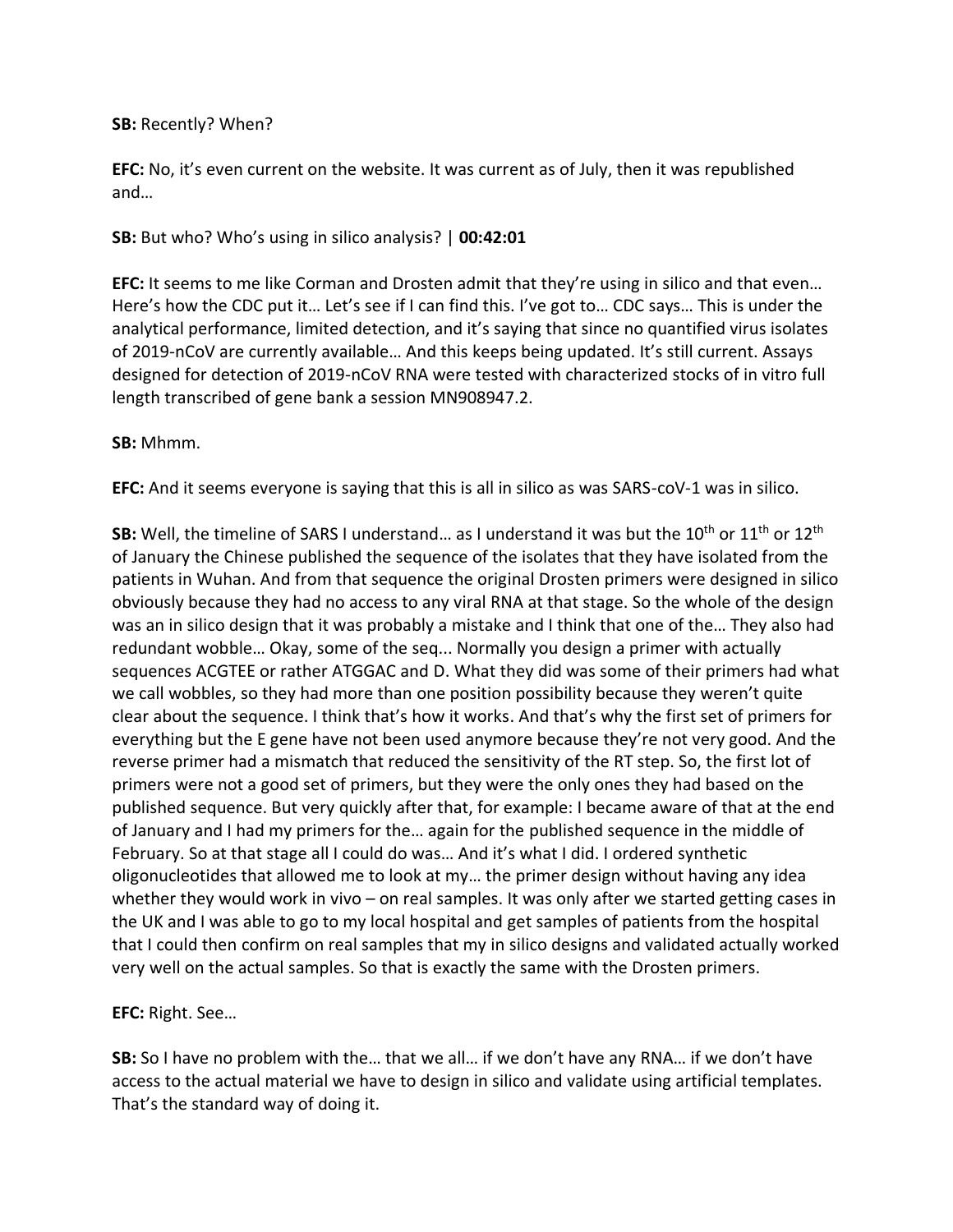#### **EFC:** Mhmm.

**SB:** And then once you get the actual sample of virus or bacterium or whatever, then you can test and hope that it works on the real thing. And if you have the right sequence it will work on the right thing. And then that's when they found that their primers didn't work very well because there was a mistake. | **00:46:06**

**EFC:** But this was used to declare a pandemic. So you're saying that they were wrong. It's kind of like Einstein's experiment, he got it wrong, but he got it right? With the eclipse, you know, where he's measuring the light bending around the star when it's occulted.

**SB:** There was a mistake in one of the primers. That's all… But the other to sets were okay. I'm not quite sure what the problem is because what was obvious was that the diseases, this pneumonia was being caused by this virus. And this virus started popping up where more and more people were coming down with the same symptoms. And these primers were detecting that virus.

#### **EFC:** Right.

**SB:** So, initially not terribly efficiently but by March it was completely clear… In fact, there were several kits out by then, including my own. I compared my assays to ones being used in our local hospital. So, I have absolutely no doubt whatsoever that what my tests and other people's test are detecting is SARS-coV-2.

**EFC:** Right. So, let's assume that's true. We still have an issue of 90% false positives being used for of these draconian measures to lock down civilization and make kids wear masks when they're swimming.

**SB:** Right. You see. I think this is what the problem is. You're now moving on from test results to a clinical…

**EFC:** Well social design based on them…

**SB:** They're not really false posi… False positive in PCR terms is a contamination or a misdesigned assay. So, you never ever get a false positive in PCR if you have all the controls present and your assays work properly. | **00:48:03**

**EFC:** But those include having your re-agents correct, it includes having quality control in the lab, it includes having competent personal, it includes…

**SB:** Yes, exactly. That's all important.

**EFC:** QAQC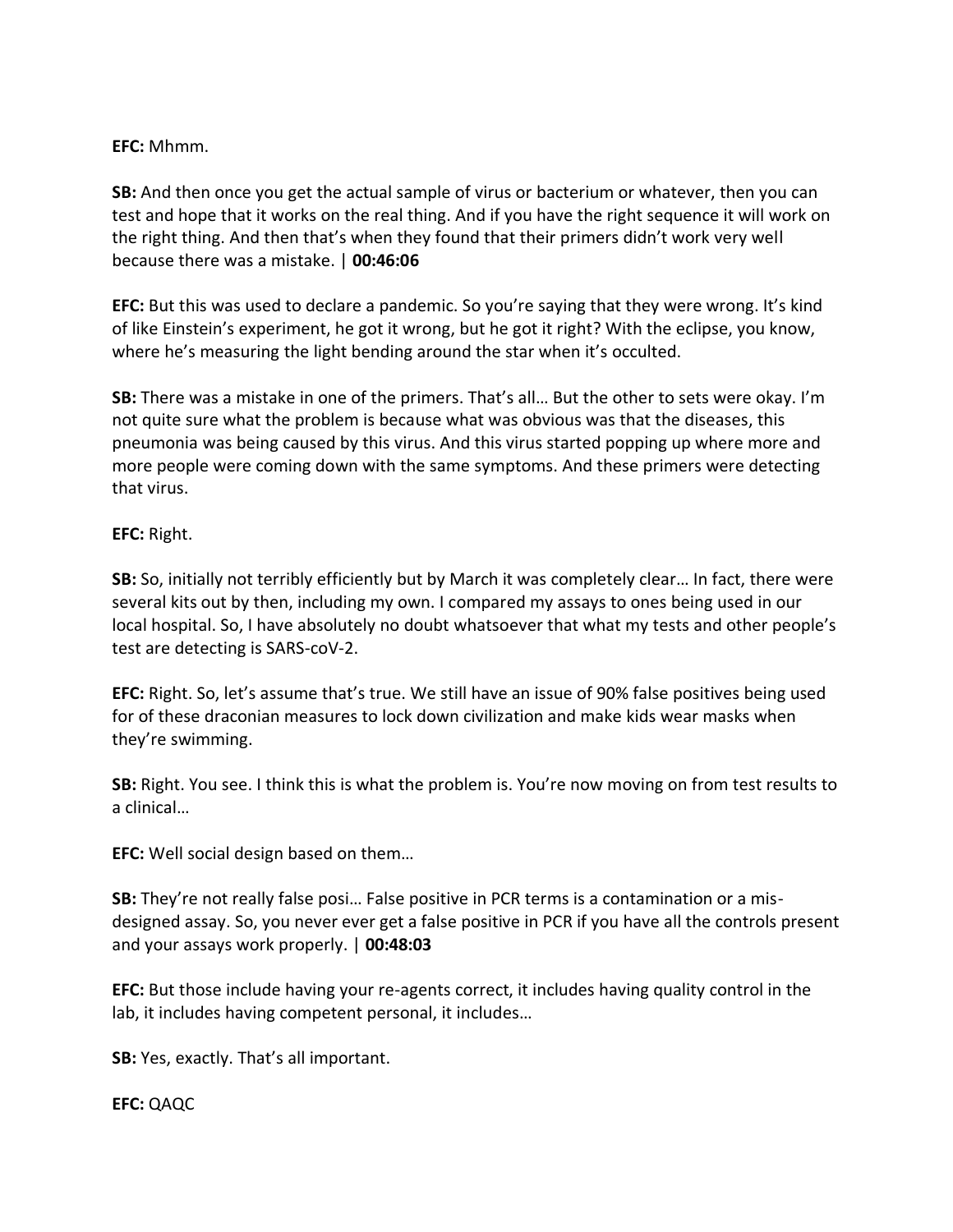**SB:** Now, if you don't have that you can get false positives. But I think what you're probably referring to is the fact that something of CQ of 35 or 37 is detecting something that isn't infectious so these people are not really transmitting the virus. So in terms of the PCR test they are not false positives, but in terms of the interpretations of the tests they are false positives.

**EFC:** Yes, that's fai… I will certainly grant you that. That this data is being radically misinterpreted and misused for political purposes it would seem.

**SB:** Well, that I can't comment on. But…

**EFC:** Yeah. I understand why. I understand why.

**SB:** I don't even think political… yeah… All I can say is that from a PCR point of view, they are real. From an interpretation point of view, they are open for discussion.

**EFC:** But how can you call somebody who shows up with a positive at 40 cycles, who has no symptoms what-so-ever, a confirmed case of an infectious disease?

**SB:** Yeah. I think that two possibilities that I said earlier, he could be about to develop the disease. So if you tested him two days later he might have a sore throat and his CQ now is 25. Or he had it last week and the virus is on its way out, and so it's no longer infectious. Certainly, at a CQ at 40 that person is not infectious. But it could be hours away couldn't it? It could be infectious in a couple of days' time.

**EFC:** But we're not seeing that. Really, I mean if there is a high case load in hospitals that's often the case. The spikes that we saw in 2020 were matched in previous years. It wasn't like there was some unbelievably shocking thing going on, only that never happened before and only happened in 2020. | **00:50:16**

**SB:** Well, in this country and in Italy and in other countries it has been unprecedented.

**EFC:** Well, there is also the comorbidities issue. Right? I mean when you've got 94% of the deaths are people with average 2.6 comorbidities and most of them are at life expectancy… you can't really say that that virus is the thing that killed them.

**SB:** Well, I have several colleagues in their 30s, 40s, and 50s that came down with this disease in March and several of them are still suffering from the aftereffects. One of them is a musician. She plays the clarinet and she can't play the clarinet. The other one can't go for a walk. She tires out within five minutes of walking. So, there's to aspects to this disease. One is that it kills old and vulnerable people. However, you define old and vulnerable. But the more insidious aspect of this virus is that it targets all kinds of organs. It goes to the brain; it goes to the heart, and it causes disease and what you call lung Covid. You know, where people suffer from it for months afterwards.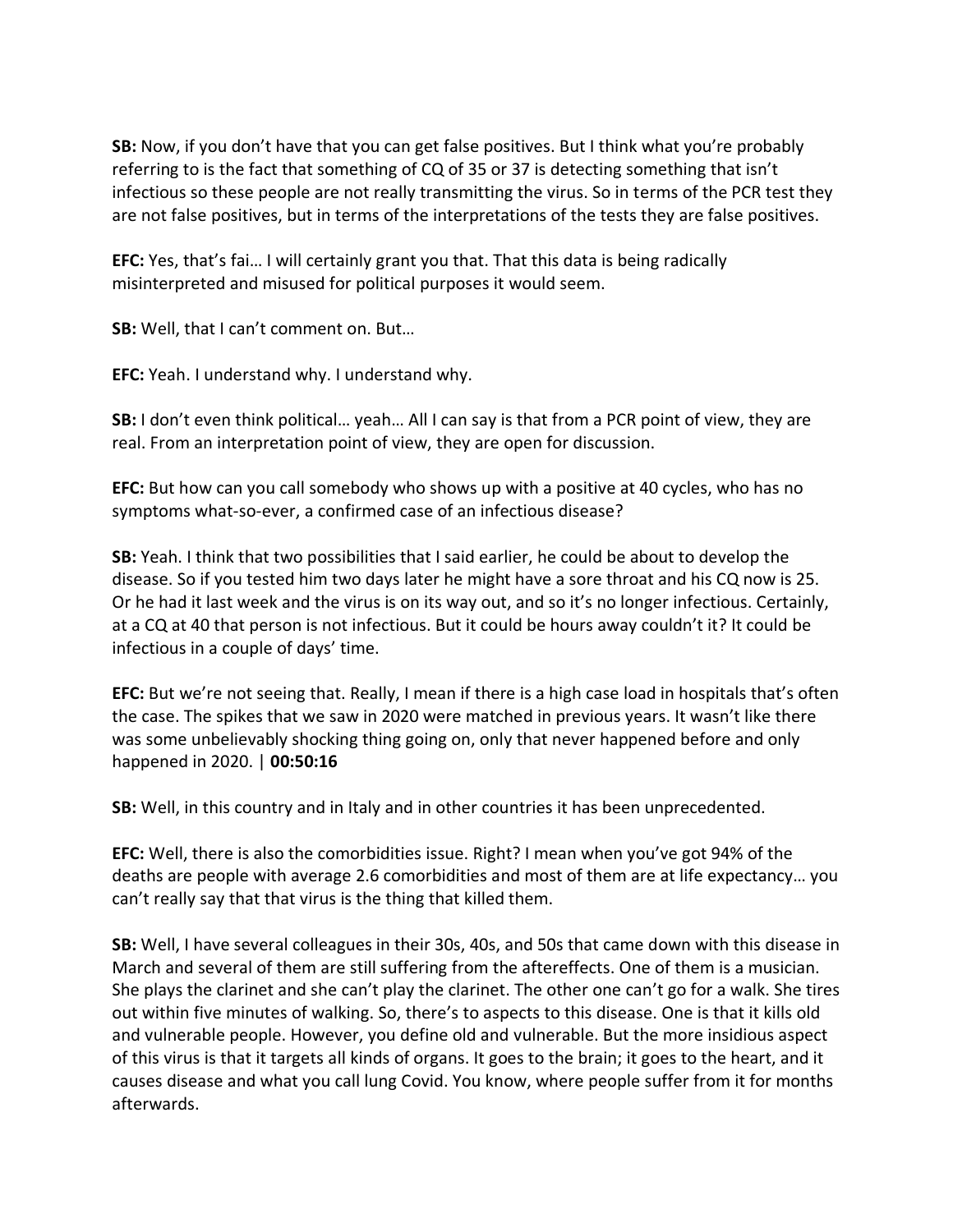**EFC:** Mhmm. Right.

**SB:** So, I don't think anyone can deny the fact that this disease can be a serious disease. In most people it isn't but in a significant cohort of people it is a serious disease.

**EFC:** Right. I mean… and that's… you know, if we start from that premise then we might want to look at Roundup and Non-Hodgkins lymphoma, right? Because it's not like this kind of attention is given to all the known things that make people sick. They're spraying Roundup like crazy on highways now and nobody cares about that and people think it's wonderful to put it in their vegetable gardens. | **00:52:10**

**SB:** Well, yeah. I think, yes there are lots of ways of looking at it but I think we panic because we weren't prepared for this and because it was a new virus, it just jumped into human population it spread extremely rapidly and because we weren't able to contain it, certainly in the UK and **54 00:52:33** Italy. Our hospitals very rapidly became overwhelmed and that's why we have to lockdown and prevent transmission because that's the only thing that stops the virus if you have nothing to fight it with. You have to stop transmission and that was very successful. And what is obvious every time you loosen the lockdown. UK is the best example. We opened up immediately. We had our 'eat out to help out.' Encouraged people to go on holidays and immediately it comes back and the only thing that stops it again is the lockdown.

**EFC:** Right. But you can't lockdown forever.

**SB:** No. But that's where the testing comes in you see. What you have to do is, you lockdown hard, bringing the virus numbers down and then you have to test and pray efficiently. And again, we haven't done that here. They have done that very efficiently in Korea, in Taiwan and that's why they've got it under control there.

**EFC:** Right.

**SB:** We haven't don't that and you haven't done that and that's why we're the dummies… We're both as bad as each other in that respect. Except you've got the additional political aspect which I don't understand. You know, why has this become a political issue.

**EFC:** Yeah. You mean why it's like a democrat virus and not a republican virus.

**SB:** Yes…

**EFC:** Only democrats believe in it and Republicans don't.

**SB:** Well, I think it's clear that your political leadership failed significantly on that.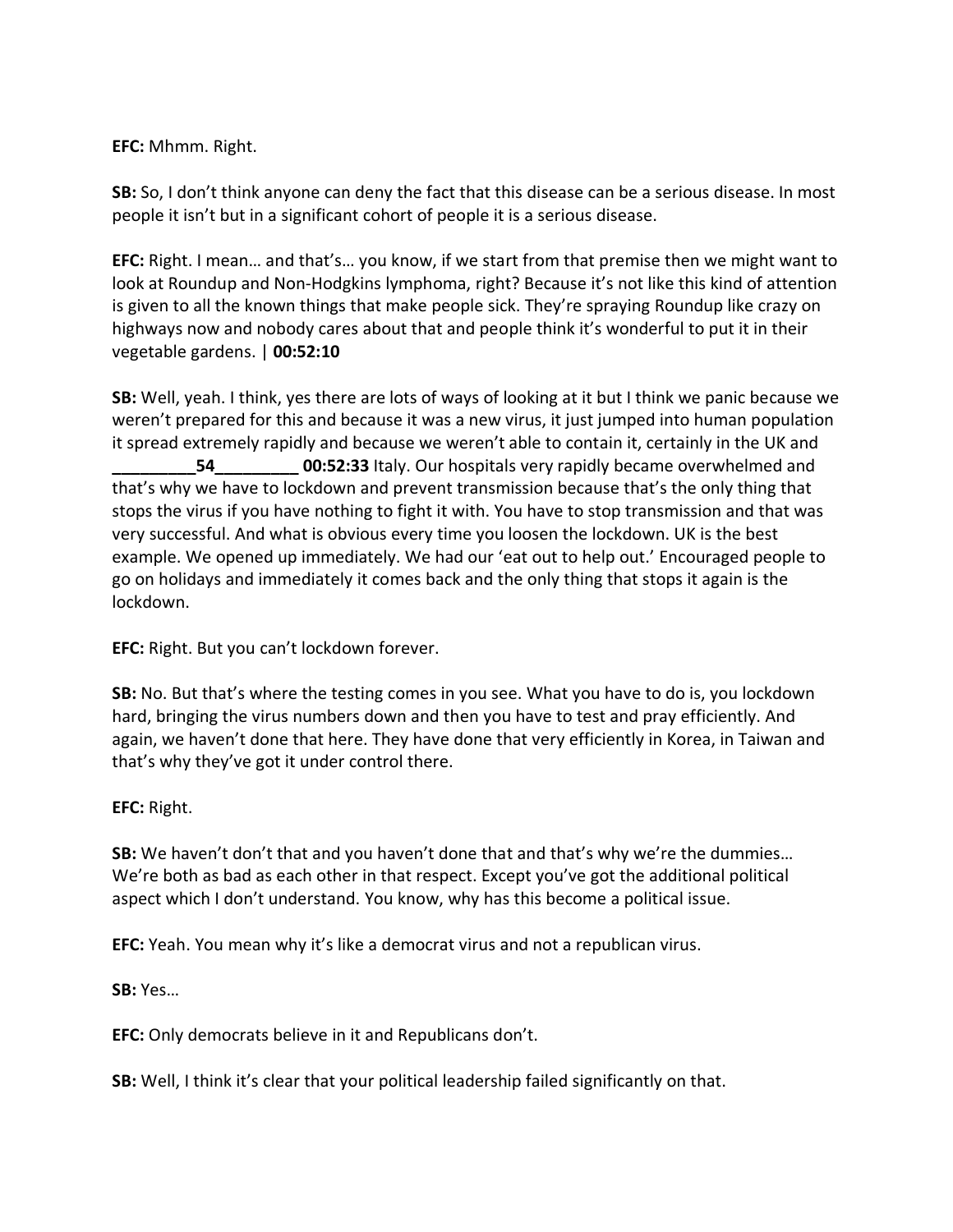#### **EFC:** I would say…

**SB:** That's another issue…

**EFC:** And who is Tony Fauci anyway? And why is this such a business deal? What do you think of the use on an MRNA vaccine? | **00:54:06**

**SB:** It's interesting, isn't it, that of the vaccines that have been produced, the MRNA vaccines are the most successful ones and the traditional ones don't seem to be working properly. So GSK, Merck, Sanofi, all those traditionally produced, and even the Chinese one are either noneffective or very low effectiveness. MRNA vaccine was always going to work. You are probably familiar with this, but we viewed MRNA for a very long time to try and deduce therapy. The problem has always been we can't target the RNA. If you want to correct genetic effect in a certain type of cells, you have to get the RNA into the right cell.

#### **EFC:** Hmmm

**SB:** And that's the difficulty: we can't really do that very well. It hasn't really been detected. With pathogens it doesn't matter, we just have to get into any of the cells. It will produce the viral protein and then they become neurogenic. That's what is working so well.

**EFC:** Is that really a vaccine?

**SB:** Well… its' viewed as a vaccine. We inject it and it raises an immune response, so it is a vaccine, yeah.

**EFC:** Okay.

**SB:** It's a new kind of vaccine. We are revolutionizing the world of medicine, in my opinion.

**EFC:** Yes. Well now we are in the uncontrolled phase of the experiment on the public and we have to see what happens over a period of years, right?

**SB:** Yes, but I think it's already clear that its' been influencing Israel. It's reduced the infection rate. In the UK it's beginning to now. I think it's you know, yeah.

**EFC:** Why did Fauci say, why are a lot of people saying, that it doesn't interrupt transmission; it only reduces symptoms?

**SB:** Well, I think we don't know that yet. You could imagine that you vaccinate, so you know you meet somebody who infects you. So you breathe in and your body responds to it by heating it up too much; it replicates in your nasal mucosa. | **56:03**

You might be infectious for a day or two, even though you yourself are being protected. We do not know whether that happens or not. It looks as though it doesn't happen but I think it will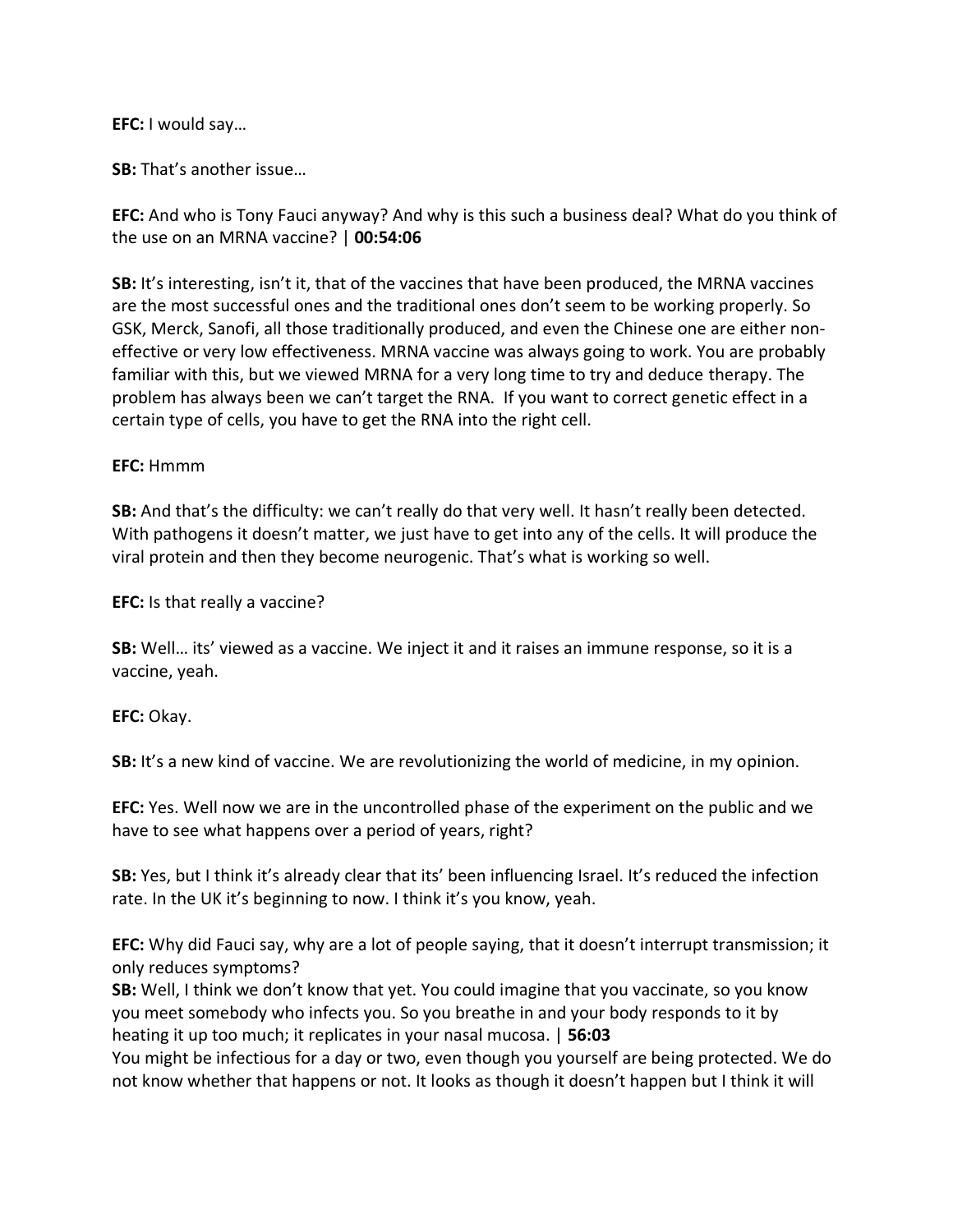certainly be… there's evidence that the fiber of the moderna and the academic of vaccines prevent emission but I think the jury is still out on that.

**EFC:** Right.

**SB:** Also, if you're naturally infected, the virus usually comes through your nose and you have a different kind of …

(lost connection) **EFC:** can you hear me?

**SB:** …They are slightly different. It may be that a natural infection makes it less likely that we transmit in future than in vaccine but we just don't know yet about that.

**EFC:** Right. Right. I mean it seems like if there's something replicating in your nose, then Neti pot with zinc might help, like a nasal rinse with zinc. It seems like there's a lot of things besides a vaccine that have been shown to be helpful and preventive including zinc.

**SB:** Why wouldn't you want to have vaccine. Vaccines are the most easily administered and protective thing you can do. Why wouldn't you want to do that?

**EFC:** I would say maybe it depends on your orientation. I personally believe that Nature did a fantastic job with the immune system. We have this beautiful thing called cross immunity, T-cell immunity, B-cell immunity, memory-cell immunity: immunity of all kinds, all kinds of natural defenses the body has to help us.

**SB:** You wouldn't want to vaccinate Smallpox? You wouldn't want to vaccinate Yellow Fever? You wouldn't Measles or Polio? Vaccinations is the ONLY way to protect the populations from infectious diseases. You know, Ebola, there's now a vaccine. We have the vaccination for Dengue, and that devastates people in Bangladesh. The only protection against developing a disease is vaccinating against a pathogen. | **58:20** I don't think you'd happily not have a Polio vaccination.

**EFC:** So my understanding of the history of Polio is that it starts to become an issue when our lives became more sanitary. When our lives became more sanitary, people were not exposed to the lesser forms of Polio and developed cross-immunity. This is according to the Viral Theory of Polio: that when our lives became more sanitary, and people were not exposed to dirt and grime and all that stuff, then the more pathogenic versions of the virus could jam in.

**SB:** No. That's not how things work, no. Let's take another example. Let's take Smallpox. Smallpox was the scourge before Jenner found Cowpox, I think that's there no question that, no one should really argue that vaccination isn't protective and helps us fight infection and disease particularly in the poor and poor countries where people are dying from all kinds of disease, including Typhoid and Salmonella, and God knows what else. That's my opinion and I could not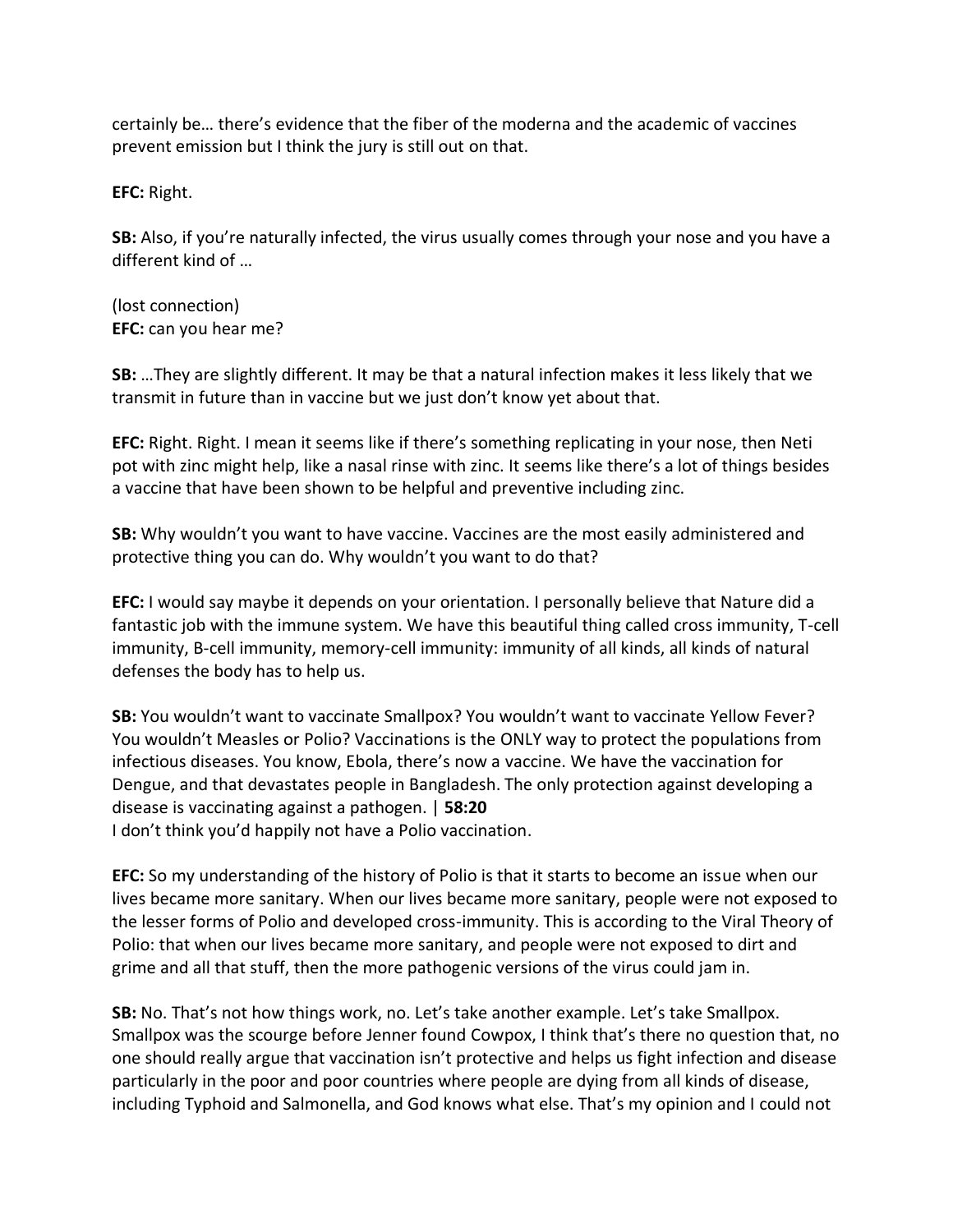argue any different. Look at Measles; Measles are a killer. Measles vaccine protects against Measles.

**EFC:** But there's famous litigation in Germany from 2017 that has essentially proven that this virus has never been isolated and purified. | **01:00:06**

**SB:** Which one?

**EFC:** I forget the name of the litigants, but it went to the High Constitutional Court in Germany.

**SB:** Which virus?

**EFC:** Measles

**SB:** Yes, Measles has been purified. We can look at pictures of Measles virus.

**EFC:** Can you, when we correspond after this conversation, could you send me the paper showing the purification of Measles?

**SB:** Yeah, I'm sure I can, even if I need a certain amount of time to get them together, okay?

**EFC:** Yeah, it's not so much. There's the current paper on Sars-coV 2.

**SB:** Mmhmm

**EFC:** I'm going to send you the nature piece.

**SB:** Yes, please.

**EFC:** … on asymptomatic. You said you have something on purification of Measles, maybe.

**SB:** Well I have a, don't forget I have a, or you may not be aware of the fact that I was involved with the MMR Autism trial in Washington.

**EFC:** In Washington state?

**SB:** Washington D.C. Back in 2007, there was a case, which was held in front of the special court that we have in America.

**EFC:** Yes, yes, yes, yes, the Vaccine, the HHS Court of Claims.

**SB:** Yes, yes. So I was an expert with the Department of Justice. In fact, it also revolved around RT-PCR, showing that the RT-PCR results were showing the presence of Measles virus in the intestines of Autistic children were all false positive results due to contamination.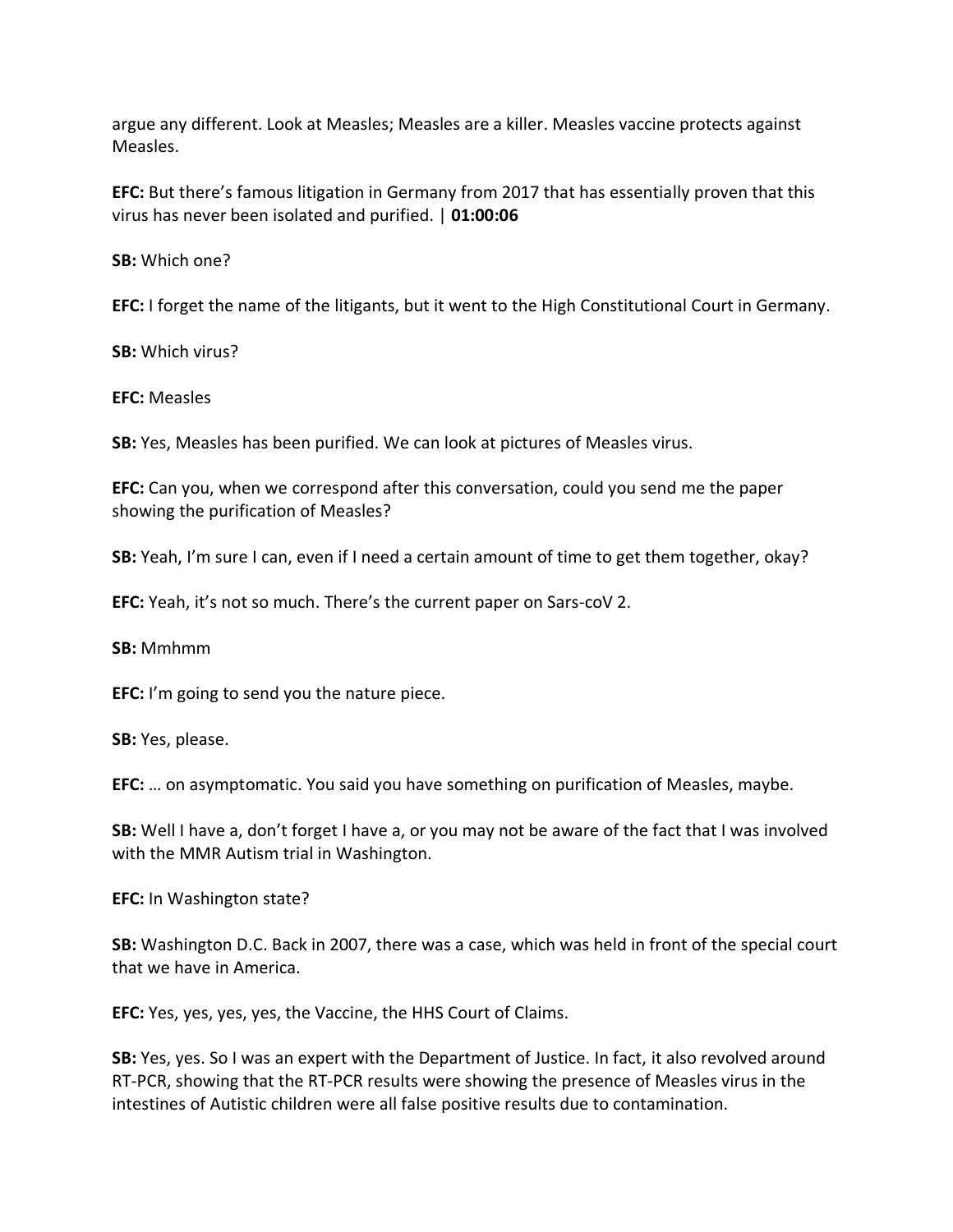#### **EFC:** Ahh.

**SB:** That was my association. And from that I know that I have pictures of the Measles virus. I'll dig that out and send it to you.

**EFC:** Interesting. So one thing I'm interested in, and then I have one question about Spanish Flu, but the studies showing about purification and isolation of Sars-coV-2, I have not seen anything that to me meets the standard of purification and isolation. Everything's run through other cell lines and put into a broth, and then they PCR the broth and they find their target.

**SB:** They see it; there's pictures of it.

**EFC:** Right, but why is it that every government, when public records, including United Kingdom, and the United States, say, "we have no clinical samples of this"? Why do they all say that if it's not true?

#### | **01:02:15**

**SB:** have no idea. That's not my area of expertise but as far as I know the original samples from the first paper that was published in Wu, what was it? Wu… has all the purification, all of the evidence, including electro micrograph. And the first patient that was detected in the United States, his RNA or his viral RNA formed the basis of all RNA samples then sent out by the CDC to labs in America. So, it has definitely been isolated and cultured from a patient sample on numerous occasions including in the United States, but I don't know.

**EFC:** But there's two different definitions of isolation going around though. One is that you separate it from all else, and the other is that you put it into a broth and you find it.

**SB:** Yeah. Well, that's not really my area of expertise. As far as I'm concerned, I've read the papers and if that's the standard way of isolating a pathogen, so I have not problems with that.

**EFC:** Well, it's the current way that's used, I would say, that the idea of true purification you separate it into centrifuge, and you know you've got a sample of only that. And then that is the thing that is sequenced and then used to prime the PCR. It does not appear that that's what's happening. From my limited, you know, a year into this…

**SB:** Well, the way the sequence was established by taking the samples from the original patient growing up something and then sequencing it and then disassembling the sequence and what came out of that was the SARS virus. Which then very closely resembled a bat SARS virus. And was obviously a different one. So, that… Well, you know, this is a standard way of doing this so I really can't comment any further on that, except that to me that's perfectly acceptable and that's the way to do it. | **01:04:29**

**EFC:** Right, okay.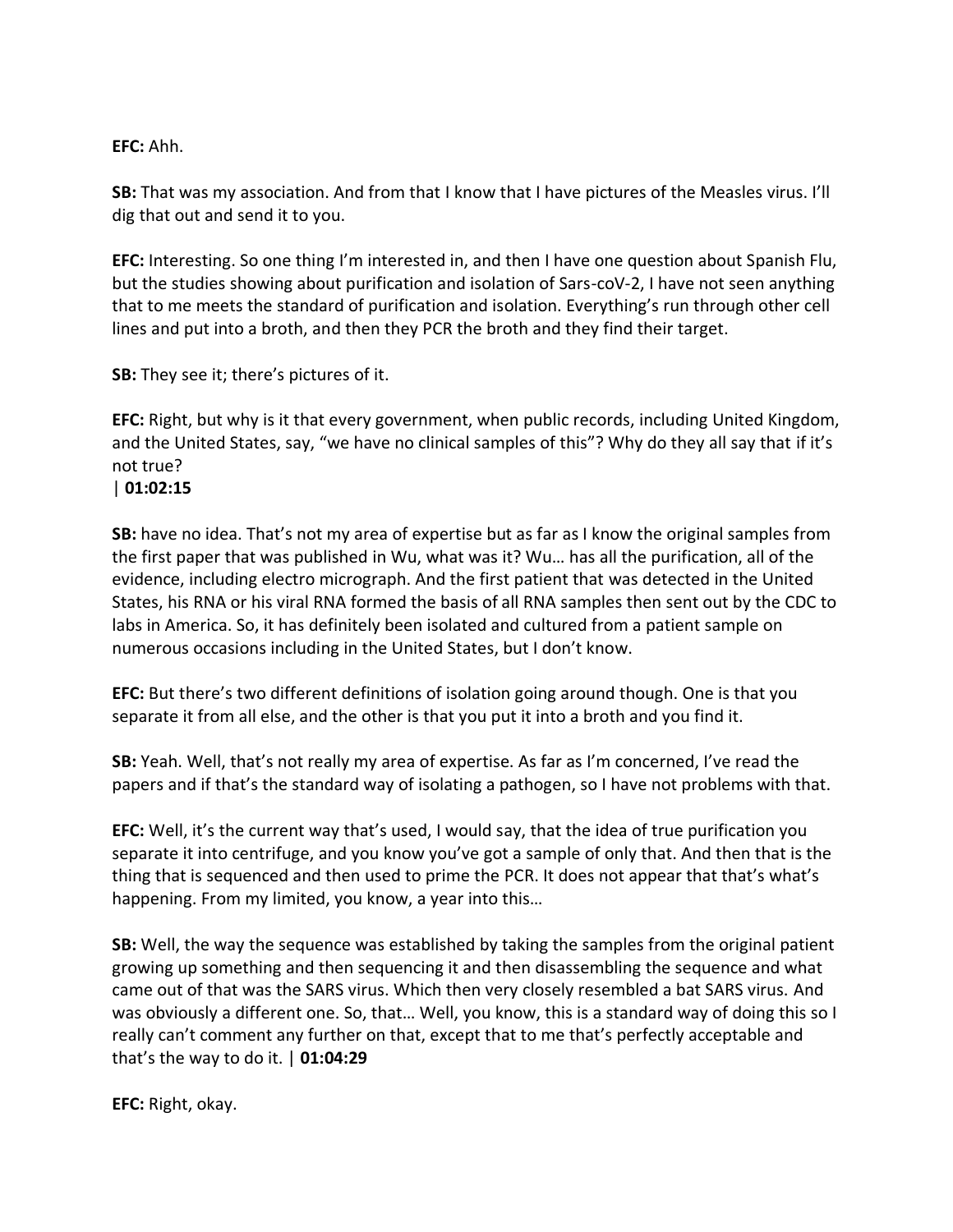**SB:** You then want to take that virus… whatever you isolate then and infect a tissue culture. And they've infected animals, haven't they? And they've become sick, so I don't see a problem there.

**EFC:** Okay, I'm mean I'm just… You're the first convincing person I've heard argue that side.

**SB:** Mhmm.

**EFC:** You know, because very few people want to say much anyway, right?

**SB:** Right.

**EFC:** You know… So, that… you know, and I can bring you into that discussion with this other biochemist I'm working with who are saying, "well…, and doctors, we've got our own earlier definition of isolation which means, separating it from everything. And all the isolation that's happened with SARS-coV-2 has been through a process of crumbling it into a broth of other cells, an impure broth and then finding it, using Q-PCR.

**SB:** Okay, let me go back to the original Wu Paper and have a look at it again and I will get back to you about that as well.

**EFC:** I would love it.

**SB:** Okay, and I will give you my opinion, but I'm really trying to lay it out for you so that both you and I understand it.

**EFC:** I would love that. I would be so grateful to have that. One last question.

**SB:** Mhmm.

**EFC:** There's an August 2, 1919 paper from Jamma by Milton…

**SB:** 1919.

**EFC:** 1919. It's 101, ah, it will be a 102 on August 2nd. | **01:06:01** Experiments determined the mode of spread of influenza. And they took a bunch of people who were sick with Spanish flu, as it was called.

**SB:** Yes.

**EFC:** And they took volunteers from the military and from prisons who were not sick with it and they couldn't… and they had them breathing down into the mouth. A sick person breathing into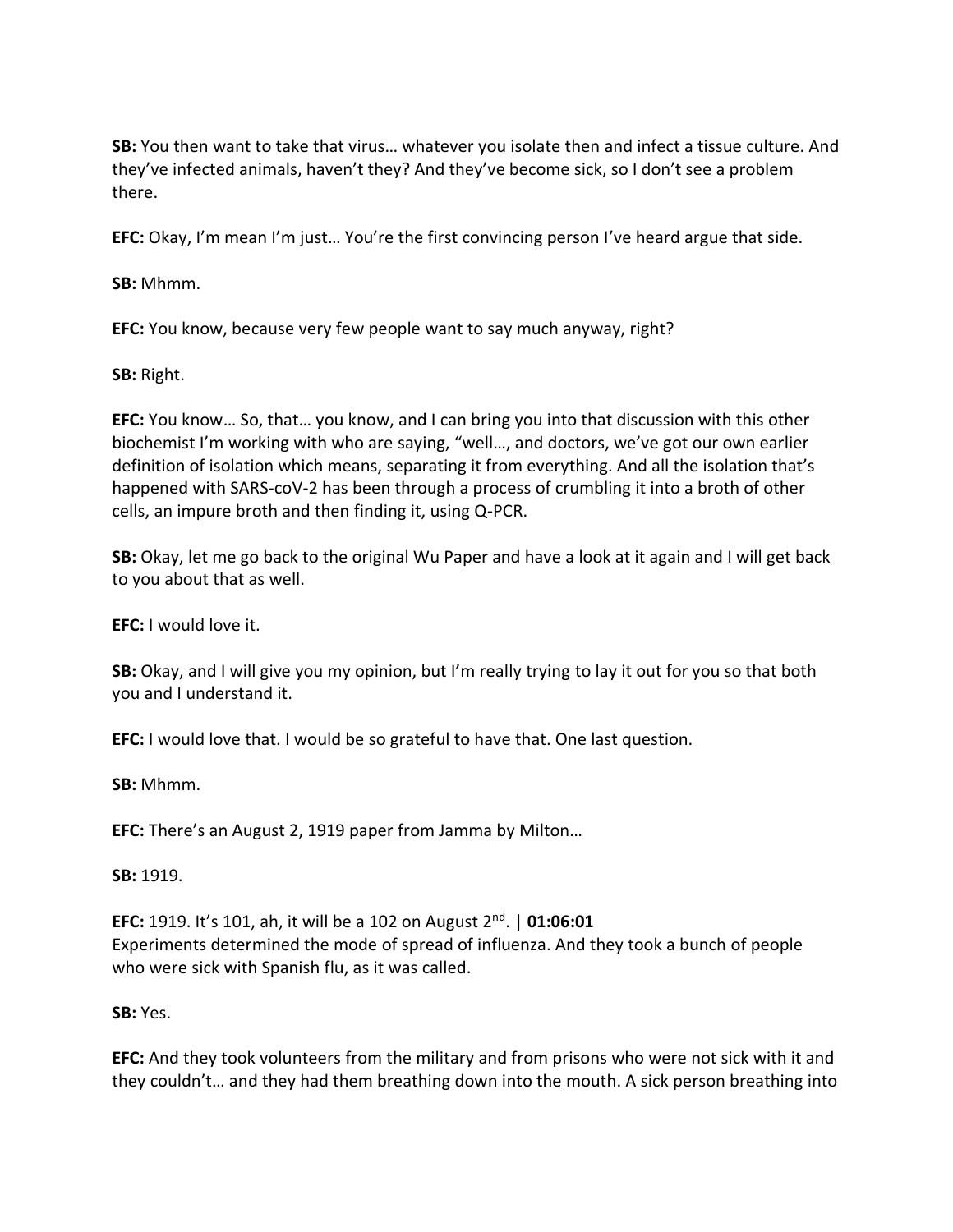the mouth of a healthy person. They were inoculating the persons nasal passages and throat with sputum from corpses and also actively infectious people.

**SB:** Yes.

**EFC:** And they couldn't transmit one case of Spanish flu.

**SB:** Really?

**EFC:** Yeah.

**SB:** Okay, I'm not aware of that.

**EFC:** And the doctor... Yes? The scientist…

**SB:** Bear in mind, I'm not a virologist.

**EFC:** Yeah. The scient…

**SB:** I'm not a virologist.

**EFC:** You're not… Ah… What do you consider your specialty?

**SB:** I'm a molecular biologist. I'm a… My specialty… well, nucleic acid detection, PCR transcriptional control regulation, that kind of thing. I'm not a virologist. Bear that in mind.

**EFC:** Got it. I mean this is why you're doing this… these molecular tests. This is not…

SB: I can give you very detailed and I think convincing answers to anything to do with the PCR and molecular technologies. And as far as anything else is concerned, I can give you an informed opinion based on my experience with these things. But I'm not an expert on isolating viruses. I just know how it's done and how pathogens are being isolated and identified. But I don't do that sort of thing myself. Bear that in mind.

**EFC:** But you accept running it through a cell culture as being a form of isolation.

**SB:** Yes.

**EFC:** As opposed to getting clinical samples from 500 patients with same symptoms and making sure they're all the same for example. | **01:08:04**

**SB:** Well, I think you want to do both, don't you? But what you'd normally do is you get the sample from the patient and then run those… Once you've identified what the pathogen is then you can do the PCR. You can't do it beforehand. That's the problem.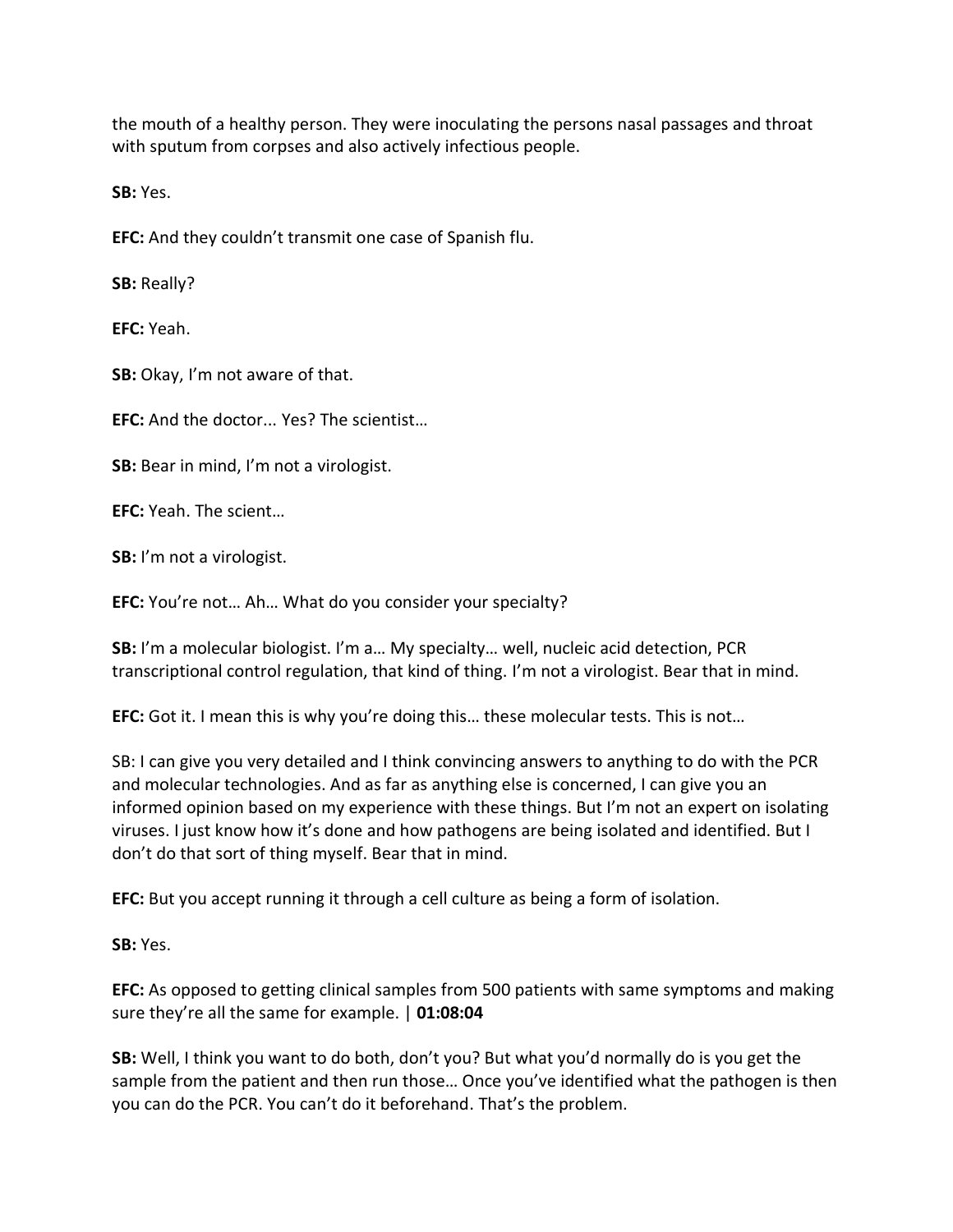**EFC:** Yeah, you need… Right, you'd have a tautology. If you don't have the isolate first… If you don't have the known pathogen first the PCR can't be valid. It's like sending the dogs out to find the specific person without the sample of their scarf.

**SB:** But what you can do is, you can take the sample and sequence it. And they don't need any sequence information. And then you simply assemble the sequence and see what comes out. And then you find that there is some pathogen that you've never seen before. And I think that's how they identified the virus. But let me go back and… but bear in mind that sequencing is… PCR requires you to know how to sequence information. Sequencing doesn't.

**EFC:** Wait, say that again please.

**SB:** PCR requires you to know what the sequence of your target it is.

**EFC:** Yes.

**SB:** Otherwise you can't do PCR.

**EFC:** Yes. Yes. Yes.

**SB:** But if you want to sequence something, then you can take a sample and just blindly obtain sequences.

**EFC:** Yes. But how do you know which to target? There's so many things. If you cough into a tissue, how many viruses are going to be in there? How many bacteria are going to be in there?

**SB:** There'll be very few, very few. If you take a blood sample, there'll be no bacteria at all. And there really should be no viruses either. If you take a sputem sample there will be lots of bacteria. But then what you do is, you typically when you sequence and that's the reason why anyone does it like this way. You get, you know, lots and lots of sequences and you just plunk them into the computer, compares the sequences of database, and it assembles the sequences and tells you what's there. So most of these sequences will be human DNA and then there will be the odd bacterium… if it's a… there'll be lots of bacteria, but not necessarily any viruses. There could be the odd virus, I guess. But as something that's known. But suddenly what creeps up is something that you've never seen before. A coronavirus whose sequence has not been published and then you know you got something new. In this case coronavirus could something else. So you do not need to have purified sample to be able to identify a pathogen. | **01:10:26**

**EFC:** Okay, but you might need it to test on other beings, right? On animals, like how do you know what your inoculating your test animal with if you don't have a purified isolate?

**SB:** Of course. So once you know that there's something in your sample, then you would try to isolate it, yes. And then once you've isolated it, then you sequence it again, or PCR it up. Make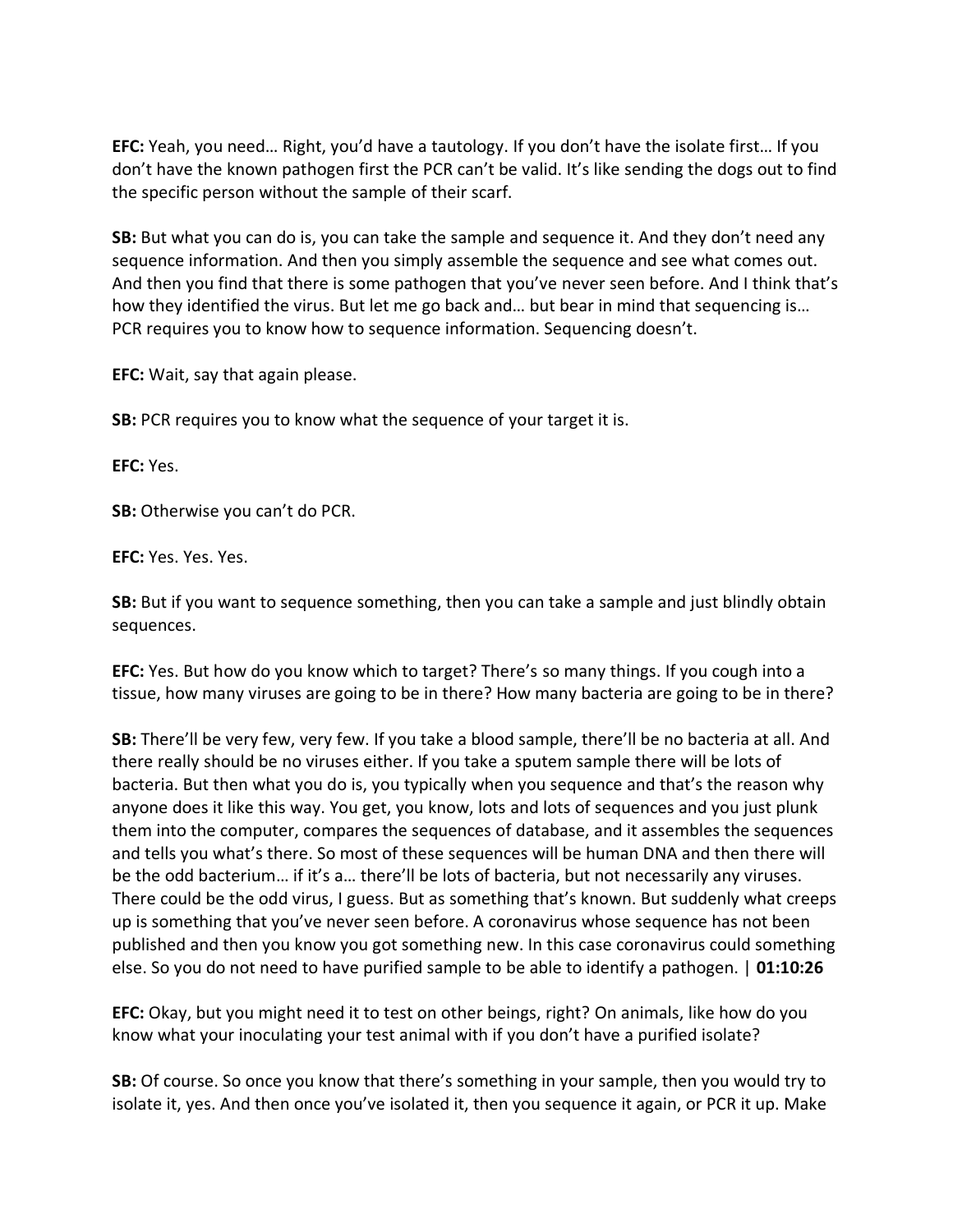sure it's the thing that you think it is and then you would take that purified sample and administer it to whatever… yes… animals.

**EFC:** Right.

**SB:** And remember… I'm not sure how far they ever got with it, but there were going to be some challenge trials with the vaccine. Do you remember back in November or so?

**EFC:** Yes. Yes. Yes.

**SB:** Which was going to take the virus and inoculate healthy people… and yeah… I don't know if that ever happened or not.

**EFC:** I'm going to add that to my list of follow up things.

**SB:** Yeah, that would be the obvious proof that if you take a 100 people and give the virus to those 100 people and with and without a vaccine and the 100 people that have got the virus get it and the ones that don't, don't. Then it's clear that (A) the virus causes the symptoms and (B) that the vaccine protects you from it. Now, I thought that was going to be done but then there were some ethic… I think it is unethical to do that, but you know, I don't know what ethics were in the ends so I can't give you any more information about that.

**EFC:** Well, here in 1919… I'll read you the last paragraph of this paper. McCoy and Richie (doctors) did a similar series of experiments on God Island in San Francisco and used volunteers so far as known had not been exposed to the outbreak at all and who had negative results. That is they were unable to reproduce the disease when they exposed them to sick people. | **01:12:12**

**SB:** Interesting.

**EFC:** Perhaps there are factors or a factor in the transmission of influenza that we do not know. As a matter of fact, we entered the outbreak with a notion that we knew the cause of the disease and were quite sure how it was transmitted from person to person. Perhaps if we learned anything it is that we are not quite sure what we know about the disease. Period. End of paper.

**SB:** Yeah. I mean I really can't give you any more clarity on that, but I know that about 20 years ago they unearthed in a cemetery in the permafrost in Iceland or Norway, that's it, in Spitsbergen. In Spitsbergen it was. But there had been an outbreak of Spanish flu and they identified the actual isolate, the viral isolate, the influenza isolate from those frozen corpses.

**EFC:** In where was this. Where was this?

**SB:** Spitsbergen. In Spitsbergen, in Norway.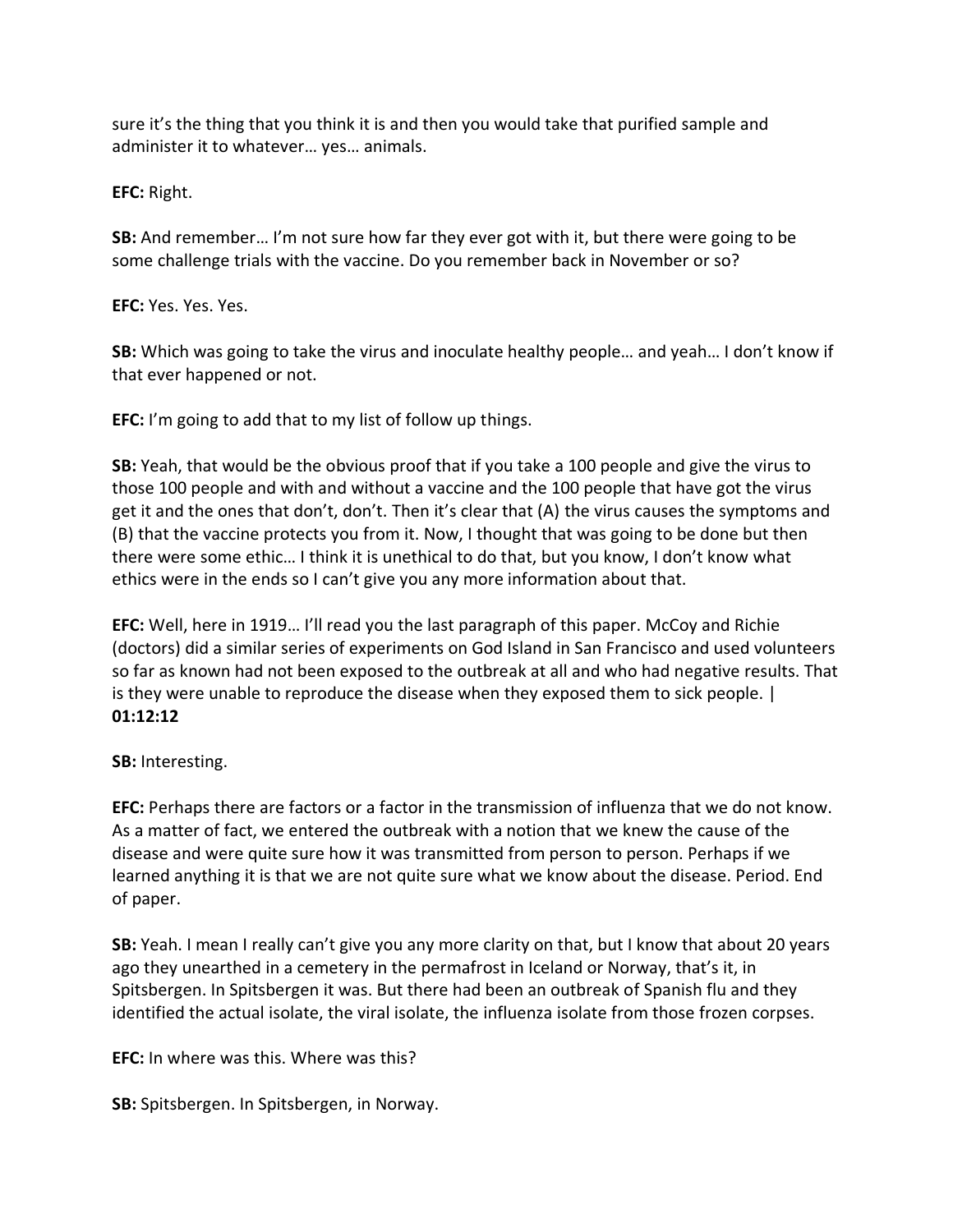**EFC:** Yeah. Ahhh…

**SB:** So they did find influenza virus in these people who had died at the time of the influenza… Spanish flu.

**EFC:** Hmmm… That's interesting. Well, I'm sure the homeopaths will be glad of that because they only have 200c of that virus, because the samples are so distant into the past and perishable. Nobody froze them for a century. Right? Could you keep… you know…

**SB:** Yeah. I remember because when I worked at the Royal London Hospital are virologist was involved in that project. So… I think…

**EFC:** That is exciting. Does anyone know the name of that paper.

**SB:** Yeah. I'll try and find it for you. I'm trying to remember the name of the virologist. I will get the information to you. | **01:14:08**

**EFC:** But it was in Norway, right? That's what you were saying, it was in Norway?

**SB:** Yes, Spitsbergen.

**EFC:** How do you spell it.

**SB:** It's S-P-I-T-S, Spitsbergen, B-E-R-G-E-N. It's a group of islands in Norway.

**EFC:** Got it. Spits… The Island of Spit… (Laughs)

**SB:** It was a mining community. Yeah.

**EFC:** I'm kidding. Droplets. You know? Spitsbergen. It's a spit mountain.

**SB:** That's it like. Spit. That's it. (Laughs)

**EFC:** Okay. You know the last thing I'm curious about and I mean I'll send you the statement from CDC of why it is they're saying they have to use a mimicked clinical specimen to prime the PCR in the United States. That's the very language they use. In the absence of a clinical human specimens we're using a mimicked human specimen.

**SB:** Was this at the beginning of the epidemic?

**EFC:** No. No. Now. The paper is still up on the CDC website. They updated it in September. It was up in July. They re-wrote their document. They updated it in the autumn. The same statement is in the same slightly rewritten paper, but it's the same quote.